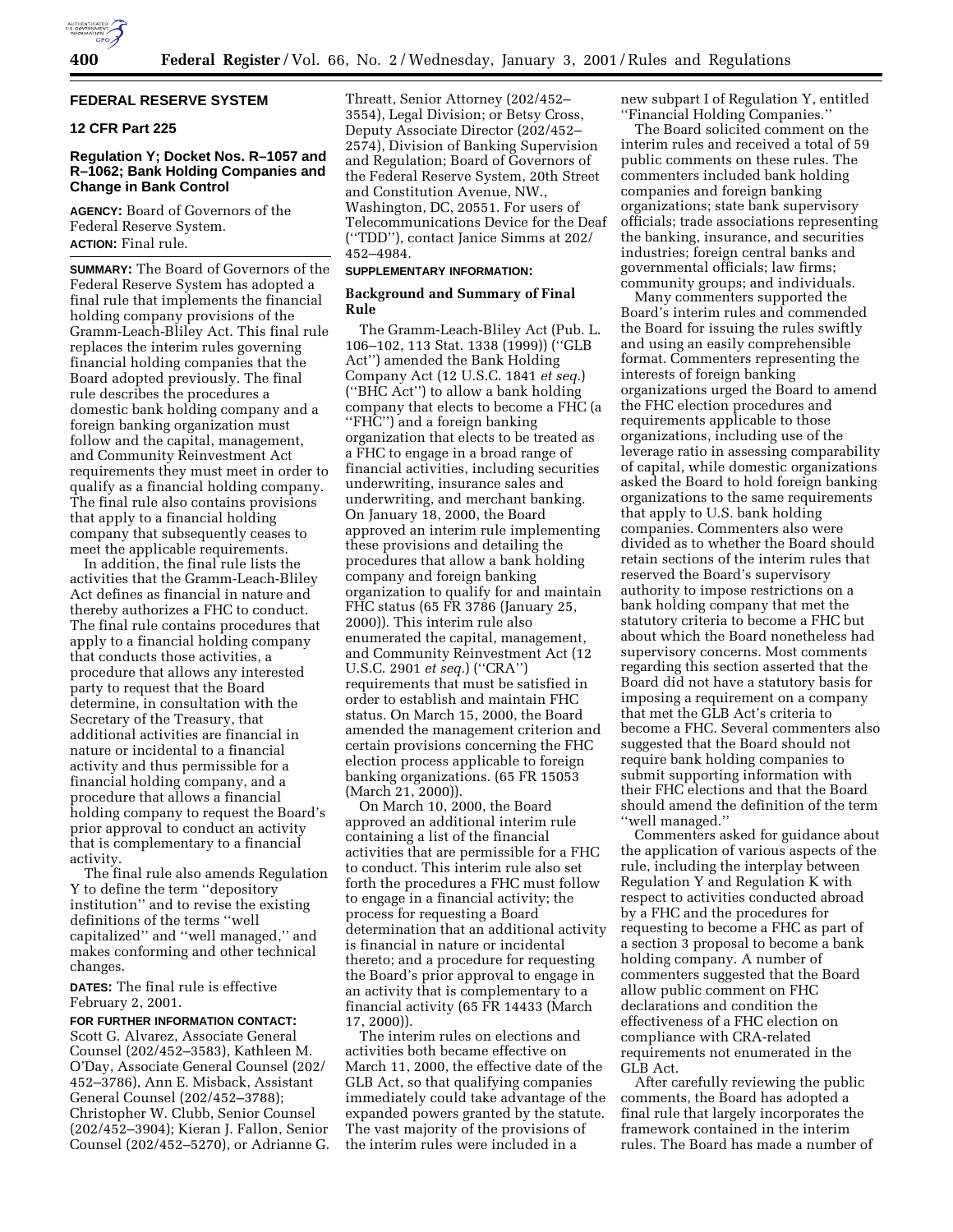revisions in response to the public comments as well as revisions based on the experience of the Federal Reserve System in administering the interim rules since March 11, 2000. The suggestions made by commenters, the Board's responses thereto, and the Board's revisions are discussed in greater detail below.

# **Explanation of Final Rule**

#### *Section 225.81—What Is a FHC?*

Consistent with the GLB Act, the interim rules defined a FHC as a bank holding company that meets the following requirements: (1) The company has made an effective election to become a FHC, and (2) all depository institutions controlled by the bank holding company are at the time of election and remain both well managed and well capitalized.1 One commenter suggested that the Board allow a bank holding company that controls multiple banks to become a FHC if a depository institution representing a small percentage of the company's assets was not well managed. However, the GLB Act explicitly provides that a bank holding company may become a FHC only if each depository institution controlled by the company is well managed, and the Board cannot alter this requirement by regulation. Accordingly, the Board has adopted § 225.81 of the interim rule without amendment.

# *Definitions of Well Capitalized and Well Managed*

As noted above, a bank holding company may become a FHC only if each of its subsidiary depository institutions is both well capitalized and well managed. The final rule, like the interim rule, provides that an *uninsured* depository institution is considered well capitalized if it meets or exceeds the capital ratios that its appropriate Federal banking agency has established under section 38 of the Federal Deposit Insurance Act (12 U.S.C. 1831o) (''FDI Act'') for insured depository institutions.2

The final rule also amends and simplifies the existing definition of

''well managed'' in Regulation Y so that it can be used both for purposes of determining whether expedited processing of a bank holding company's application is appropriate and for determining whether a bank holding company qualifies to be a FHC. The final rule eliminates the requirement that a depository institution receive at least a satisfactory compliance rating to be deemed well managed, because the compliance criterion applies only to the availability of the expedited application process and not to an organization's status as a FHC. The rule amends the expedited processing procedures to adjust for these changes and to provide that a bank holding company's depository institutions must satisfy a compliance requirement for the bank holding company to qualify for expedited processing.3 This revision does not change in any substantive way the application of the previous well managed criteria.

The FDI Act allows the appropriate Federal banking agency for a depository institution to use an examination conducted by a state banking agency in lieu of a Federal examination, provided the state examination meets the criteria at section 10(d) of the FDI Act (*see* 12 U.S.C. 1820(d)). To reflect this, the final rule allows the Board to rely on examinations conducted by the appropriate state agency where applicable in determining whether an institution is well managed.

Where a depository institution has not yet been examined, the final rule retains the provision of the interim rule that allows the Board to determine that the institution is well managed after reviewing the institution's managerial and other resources and consulting with the appropriate Federal banking agency for the institution. Moreover, the final rule provides that a depository institution resulting from the merger of two or more well managed depository institutions would be considered well managed unless the Board determined otherwise after consulting with the appropriate Federal banking agency. Commenters supported both these provisions.

Commenters requested additional guidance on whether a depository institution would remain well managed if it merged with an institution that was not well managed. In these circumstances, the Board believes that the managerial status of the combined institution likely would depend on the particular facts and circumstances. Accordingly, the final rule provides that an institution resulting from the merger of a well managed institution with an institution that is not well managed or that has not been examined will be considered well managed if the Board determines, after a review of managerial and other resources and after consulting the appropriate Federal banking agency, that the resulting institution is well managed.

### *Section 225.82—How Does a Bank Holding Company Elect to Become a FHC?*

Section 225.82 sets forth the procedures that a bank holding company must follow to elect to become a FHC and describes when an election will and will not become effective. The rule allows a bank holding company to elect to become a FHC by filing a simple declaration with the appropriate Federal Reserve Bank. The declaration must contain a statement that the bank holding company elects to be a FHC; provide the name and head office addresses of the company and each of the depository institutions it controls; certify that each depository institution controlled by the company is well capitalized as of the date the company submits its declaration; provide the capital ratios as of the close of the previous quarter for each depository institution controlled by the company; and certify that each depository institution controlled by the company is well managed as of the date the company submits its declaration. In light of its experience with declarations under the interim rule, the Board has amended § 225.82 to clarify that a declaration is not deemed complete and the 30-day processing period for the declaration does not commence until the declaration contains all of the information required by § 225.82(b).

Several commenters requested that the Board eliminate the requirement that a declaration include capital ratio information because the Board already has access to capital data about depository institutions. However, the Board has retained this requirement for several reasons. The Board's experience administering the interim rule indicated that the capital data received from bank holding companies at times is different than the capital data otherwise available to the Board, particularly in the weeks immediately following the end of a quarter. In several cases, the capital information provided by a bank holding company was more favorable than the data otherwise available to the Board and thus resulted in an effective FHC election that the Board's data alone would not have supported. Moreover, the Board's experience suggests that

<sup>1</sup>Section 225.81 also sets forth the provisions that apply to a foreign bank that controls a depository institution in the United States, as well as U.S. bank holding companies that control a foreign bank with U.S. operations. These provisions are described in more detail below in the discussion of §§ 225.90 to 225.93.

<sup>2</sup>The final rule also defines the term ''depository institution'' at § 225.2(t) using the definition provided at section 2 of the BHC Act as amended by the GLB Act. For purposes of Regulation Y, the term ''depository institution'' has the same meaning as in section 3(c) of the Federal Deposit Insurance Act (12 U.S.C. 1813(c)).

<sup>3</sup>*See* 12 CFR 225.14 and 225.23, as amended by this rule.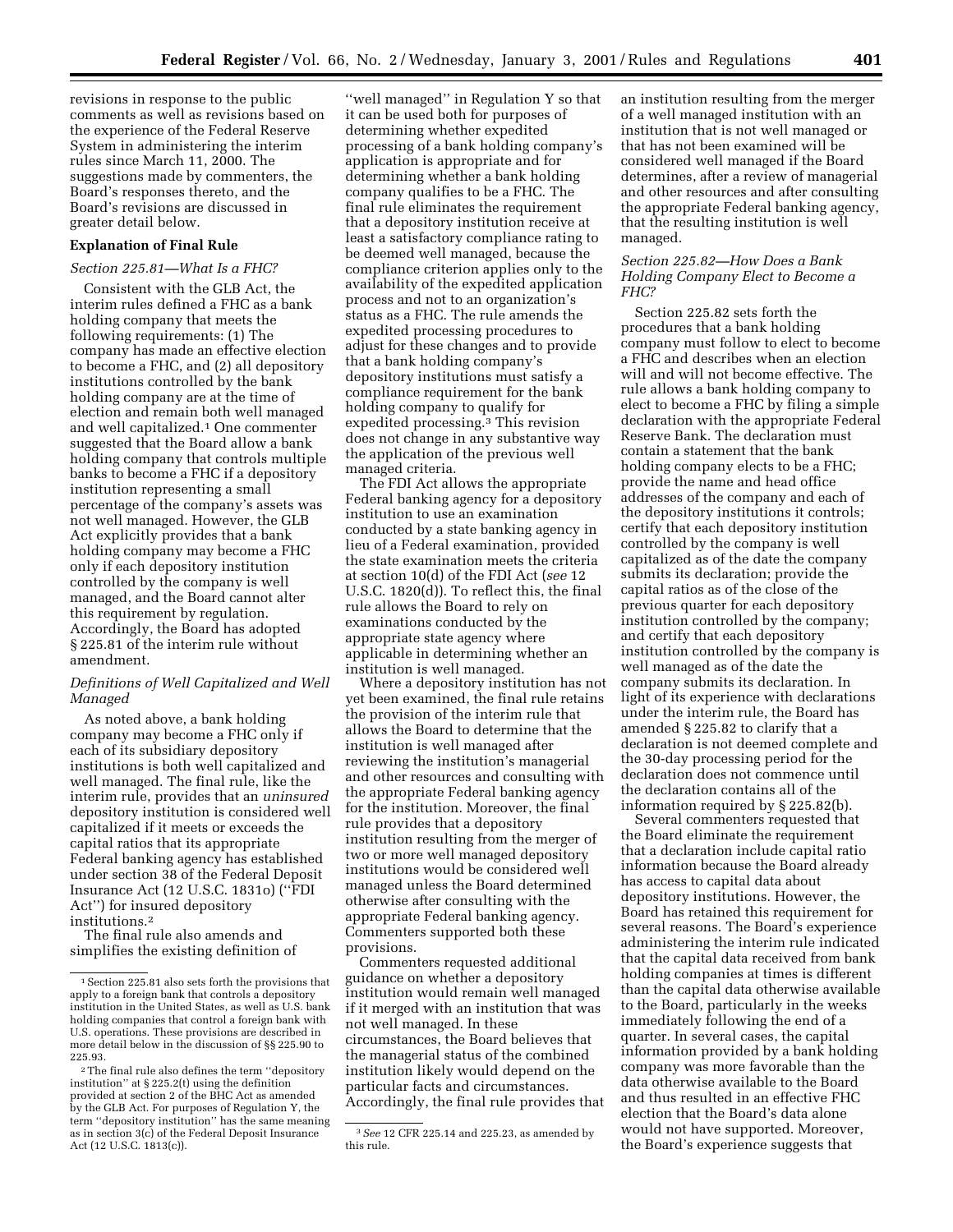requiring a bank holding company to submit the capital data may improve the quality of declarations submitted to the Board because it aids the company in determining whether it can in fact certify that all of its subsidiary depository institutions are well capitalized.

Section 225.82(f) of the final rule provides that a bank holding company's election to become a FHC becomes effective on the 31st day after the date that the declaration was received unless the Board notifies the company prior to that time the election is ineffective. The rule also provides that the Board or the appropriate Federal Reserve Bank affirmatively may notify a company that its election is effective prior to the expiration of the 30-day review period.

#### *CRA Requirement*

For a bank holding company's FHC election to be effective, the final rule requires the Board to determine that each insured depository institution controlled by the bank holding company has achieved a rating of at least ''satisfactory record of meeting community credit needs'' at its most recent examination under the CRA. Consistent with the GLB Act, the final rule also allows the Board, when evaluating the CRA criterion, to exclude an insured depository institution that a bank holding company acquired in the 12 months prior to submitting its FHC declaration. To qualify for this exclusion, the company must submit and the appropriate Federal banking agency for the insured depository institution must accept a plan to restore the institution's CRA rating to a satisfactory level.

Commenters asked for clarification about how the Board in practice would apply the CRA requirement. In particular, commenters requested guidance on whether a bank holding company that controls an institution that has not been examined may make an effective FHC election. The GLB Act states that the Board must find a FHC election to be ineffective if not all of the subsidiary insured depository institutions of the company have achieved at least a satisfactory CRA rating at its ''most recent examination.'' In light of this statutory language, the final rule allows a bank holding company to qualify as a FHC if it controls an institution that has not been examined for CRA compliance and thus has not yet achieved any CRA rating, provided that the company meets all other applicable criteria. As with any other insured depository institution, if an unrated institution does not achieve at least a satisfactory rating at its next

CRA examination, the FHC would be subject to the limitations that apply under § 225.84.

A number of commenters requested the Board, when determining whether the insured depository institutions controlled by a bank holding company have met the CRA requirement, to (1) publish FHC declarations for comment, particularly when the Board excludes a recently acquired institution; (2) take into account additional facts related to the CRA record of a bank holding company and the insured depository institutions it controls; and (3) condition the effectiveness of a FHC election on a company's compliance with various CRA-related criteria not mentioned in the GLB Act.

The GLB Act establishes the requirements that a bank holding company must meet to become a FHC and sets forth a detailed framework that limits the Board's evaluation of the CRA criterion. The GLB Act provides that the Board must find a bank holding company's election to be ineffective only if all of the insured depository institutions controlled by the company, except for an institution that qualifies for the limited exclusion discussed above, have not achieved an overall CRA rating that was at least satisfactory.4 The GLB Act specifically ties the CRA requirement to the CRA examination rating of each insured depository institution and neither provides for public comment on FHC elections nor authorizes the Board to condition the effectiveness of an election based on the CRA criterion. The Board therefore believes that incorporating the suggestions mentioned above would be inconsistent with the terms of the GLB Act and, accordingly, has not amended the rule as suggested.

### *Proposals To Become a Bank Holding Company and a FHC*

The final rule allows a company that is not a bank holding company to submit simultaneously an application under section 3(a)(1) of the BHC Act to become a bank holding company and a request to become a FHC on consummation of that transaction. The process applicable to simultaneous filings to become both a bank holding company and a FHC is included in a

new § 225.82(f). The FHC request must (1) state that the company seeks to become a FHC on consummation of its section 3 proposal to become a bank holding company and (2) certify that each depository institution that would be controlled by the company on consummation of the section 3 proposal will be both well capitalized and well managed on the date of consummation.

In order to coordinate action on these two requests, the final rule delays the official acceptance of the FHC declaration to the date the company consummates its section 3 proposal and becomes a lawful bank holding company. The Board generally will find this declaration effective on the date the company becomes a bank holding company through consummation of its section 3 proposal to become a bank holding company. However, the rule provides that a declaration will not be effective if the Board determines that (1) a depository institution that would be controlled by the company on consummation of its section 3 proposal is not both well capitalized and well managed; or (2) any insured depository institution to be controlled by the company on consummation did not achieve at least a satisfactory rating at its most recent CRA examination. The Board may make this determination at any time prior to the date the company becomes a bank holding company. Unless the Board determines otherwise based on the specific facts of the case, a company that becomes a bank holding company by acquiring an insured depository institution with a poor CRA rating cannot attain an effective FHC election until the acquired institution achieves at least a satisfactory CRA rating.

# *The Board's Ability To Take Supervisory Action*

Section 225.82(d) of the interim rule on elections noted that the Board retained authority to take supervisory actions against a bank holding company that had made an effective election to become a FHC. These actions could, for example, include imposing supervisory limits on the activities and acquisitions of a FHC. Although one commenter supported this provision, several commenters asserted that the Board did not have statutory authority to limit the operations of a FHC that met the applicable statutory criteria.

Section 8 of the BHC Act, section 8 of the Federal Deposit Insurance Act, and other applicable statutes long have given the Board supervisory authority to restrict the conduct of bank holding companies where necessary or appropriate to protect the safety and

<sup>4</sup>The Board notes that it cannot exclude a recently acquired institution with a poor CRA rating unless the appropriate Federal banking agency for the institution has accepted an affirmative correction plan to restore the institution's CRA rating to at least a satisfactory level. Thus, the company's CRA correction plan for the institution must be reviewed carefully by both the institution's primary Federal regulator and the Board.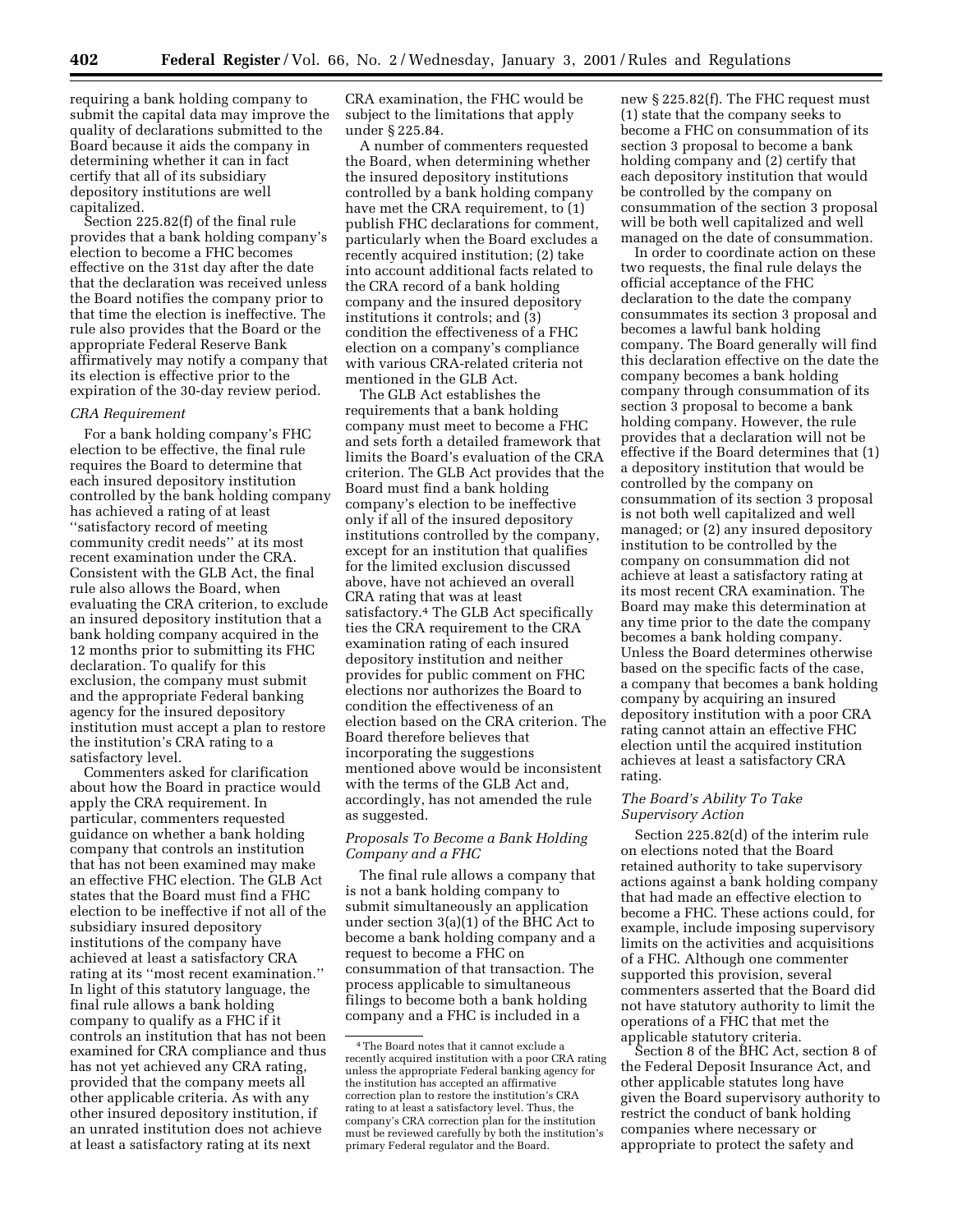soundness of depository institutions or otherwise further the purpose of Federal banking laws. Although the GLB Act amended several of these provisions, it did not limit the general applicability of the Board's supervisory power over bank holding companies that become financial holding companies. Therefore, the final rule continues to provide that the Board may take appropriate supervisory action against a FHC if the Board believes that the company does not have the appropriate financial and managerial resources to commence or conduct an activity, make an acquisition, or retain ownership of a company, or the Board believes such action is appropriate to enforce applicable Federal law.

# *Section 225.83—What Are the Consequences of Failing to Continue To Meet Applicable Capital and Management Requirements?*

Under the GLB Act, a FHC is subject to special corrective action requirements if any depository institution controlled by the company ceases to be both well capitalized and well managed. Section 225.83 of the rule implements these provisions.

The Board received comments about a variety of aspects of § 225.83. Several commenters requested that the Board clarify when and under what circumstances a company must provide notice to the Board of a change in the capital or management status of a subsidiary depository institution. Some commenters questioned the Board's authority and decision to require a company that it is subject to a corrective action agreement to obtain the Board's prior approval to engage in an additional activity or acquires shares of any company under section 4(k). Other commenters suggested that a FHC should be allowed to acquire an institution that is less than well managed without thereafter being subject to the prior approval requirement.

After carefully considering these comments and the Board's experience in administering the interim rule, the Board has adopted a final rule that retains the substantive provisions of § 225.83. This final rule contains the following modifications.

First, because a FHC may have access to capital and managerial data on its subsidiaries before the Board does, the final rule requires that a FHC notify the Board within 15 days of becoming aware that any of its subsidiary depository institutions has ceased to be well capitalized or well managed. The Board has amended § 225.83(b) to provide that a company becomes aware

that a subsidiary depository institution is not well capitalized upon the occurrence of any material event that would change the capital category assigned to the institution for purposes of section 38 of the FDI Act (12 U.S.C. 1831o). These are the same events that would trigger a depository institution to provide notice to its appropriate Federal banking agency under the prompt corrective action rules (*see, e.g.*, 12 CFR  $208.42(b)$  and (c)). A company is deemed to become aware that a subsidiary depository institution is no longer well managed at the time the depository institution receives written notice from its appropriate Federal banking agency that either the institution's composite rating or management rating is not at least satisfactory. The final rule also provides that this notice may come from the state banking agency in an examination conducted in accordance with section 10(d) of the FDI Act.

As noted above, the GLB Act specifically authorizes the Board to impose limitations on the conduct or activities of a company that is subject to a corrective action agreement if the Board believes that such limitations are appropriate under the circumstances and consistent with the purposes of the BHC Act. The Board believes it is appropriate and consistent with the purposes of the BHC Act to require a FHC that ceases to meet applicable capital and management standards to obtain the Board's approval prior to conducting any of the activities that are newly authorized for FHCs by the GLB Act. This allows the Board to assure that the FHC is not inappropriately diverting resources from improving the condition of its subsidiary depository institutions. It also recognizes that the new powers and streamlined review process contained in the GLB Act were intended to be available only to companies that maintain strong capital and management at their subsidiary depository institutions. For these reasons, the final rule retains the prior approval requirement for companies subject to a corrective action agreement.

The Board may determine to grant approval to engage in additional activities on a general basis or only on a transaction-by-transaction basis as appropriate, given the circumstances that caused the FHC to fail to meet the well capitalized and well managed requirements. For example, the Board has given general approval to a FHC that controlled only well capitalized and well managed institutions and then acquired a relatively small troubled institution and immediately developed

a plan to improve the condition of the troubled institution.

The final rule retains the requirement that a company that received notice from the Board that one or more of its subsidiary depository institutions is not both well capitalized and well managed execute an agreement with the Board to comply with the capital and management requirements applicable to financial holding companies (a ''corrective action agreement''). This corrective action agreement must be executed within 45 days of the company's receipt of the notice or such additional time as the Board may allow if a company requests an extension of time, must explain the actions the company will take to correct all areas of noncompliance and the time frame within which each action will be take, must provide any other information the Board may require, and must be acceptable to the Board.

If a company subject to a corrective action agreement does not cause all of its subsidiary depository institutions to be well capitalized and well managed within 180 days (or such other time as the Board may permit) of receiving notice of a deficiency from the Board, the Board may order the company to divest ownership or control of any depository institution the company owns or controls. The GLB Act and the final rule state that a company may comply with a Board order to divest by ceasing to engage in any activity that may be conducted only under sections  $4(k)$ ,  $4(n)$ , or  $4(0)$  of the BHC Act.<sup>5</sup>

*Section 225.84—What Are the Consequences of Failing To Maintain a Satisfactory or Better Rating Under the Community Reinvestment Act at All Insured Depository Institution Subsidiaries?*

The GLB Act requires the Board to prohibit a FHC from engaging in or acquiring control of a company engaged in any new activity under sections 4(k) and 4(n) of the BHC Act if any insured depository institution controlled by the FHC has received a rating of less than ''satisfactory record of meeting community credit needs'' in its most recent CRA examination. Section 225.84 implements this provision by providing that the statutory prohibitions apply

<sup>5</sup>The interim rule provided that a company could choose to comply with an order to divest by ceasing to engage in any activity that would not be permissible for a bank holding company under section 4(c)(8) of the BHC Act. The Board has changed the statutory reference in order to clarify that a company that complies with a divestiture order by ceasing to engage in certain activities may continue to engage in any conduct permissible for a bank holding company under section 4(c), not just the conduct permitted by section 4(c)(8).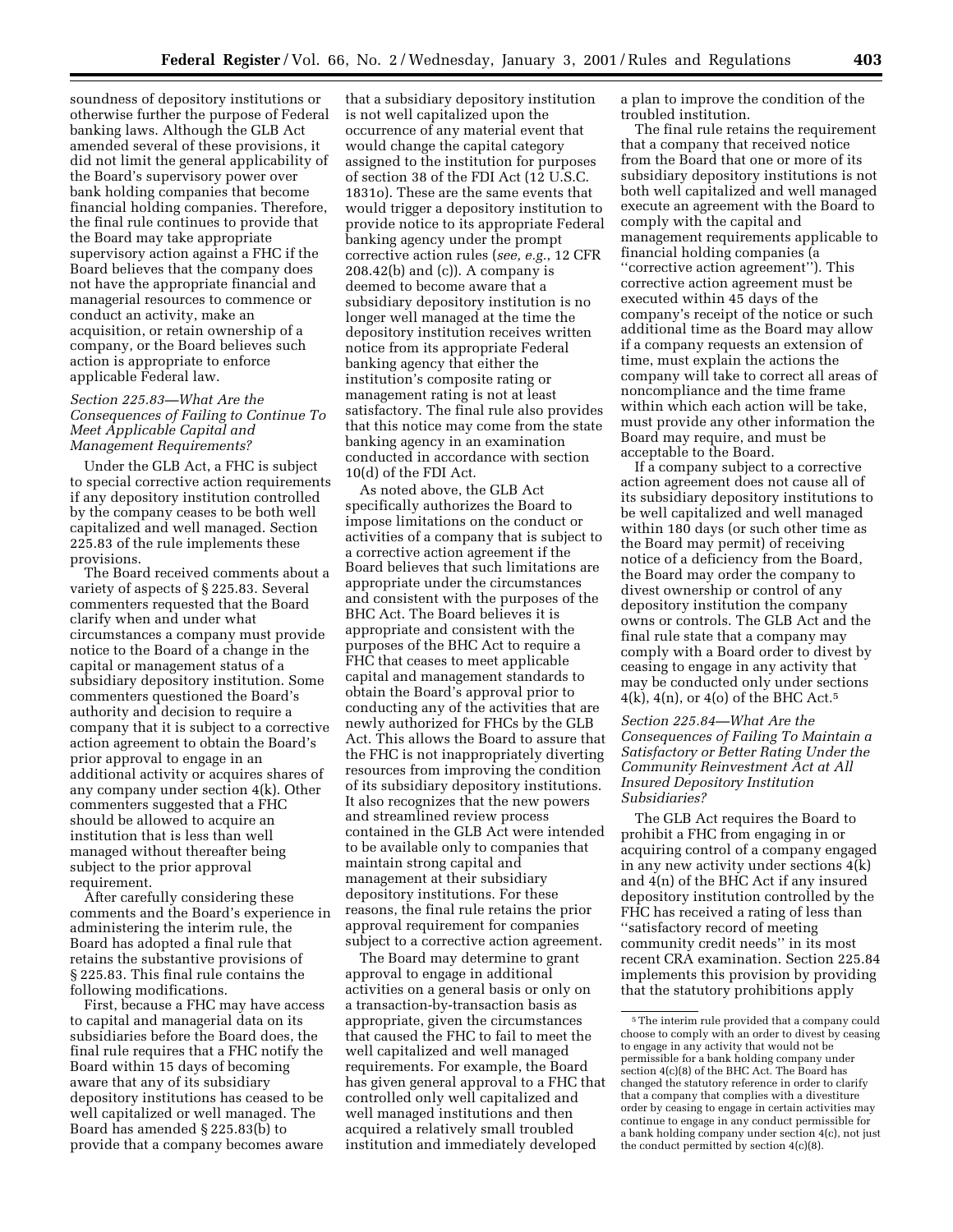upon receipt by the FHC of notice that any subsidiary insured depository institution has received a less-thansatisfactory CRA rating.

Section 225.84 provides that a FHC receives notice of a less-thansatisfactory CRA rating when (1) an insured depository institution controlled by the FHC receives written notice from its appropriate Federal banking agency that the institution has received a less-than-satisfactory CRA performance rating at its most recent examination; or (2) the FHC receives written notice from the Board that an insured depository institution it controls has received such a rating. The prohibitions imposed by § 225.84 remain in effect until each insured depository institution controlled by the FHC has received at least a satisfactory CRA rating at its most recent examination.

The Board also has considered the applicability of the CRA provisions to the situation in which a FHC acquires an insured depository institution with a poor CRA rating. The terms of the GLB Act require that the Board apply the prohibitions if ''any insured depository institution subsidiary of such FHC \* \* \* has received in its most recent examination under the CRA a rating of less than 'satisfactory record of meeting community credit needs.' '' The Board believes that this language is best read to apply only when an insured depository institution receives a lessthan-satisfactory CRA rating while it is under the control of the FHC.<sup>6</sup> A FHC is responsible for the CRA rating of an insured depository institution only if the FHC controlled the institution during the period that the examination occurs. Moreover, it would discourage FHCs with well rated institutions from acquiring and correcting poorly rated institutions if a penalty were imposed on the FHC immediately upon acquiring the poorly rated institution. The Board believes that there are strong public benefits in allowing a bank holding company with a proven CRA performance record at its existing insured depository institutions to acquire a poorly rated insured depository institution.

Accordingly, the final rule retains the provisions of the interim rule that provide that the CRA prohibitions apply to a FHC when an insured depository

institution that is controlled by the FHC receives notice from the appropriate Federal banking agency that the insured depository institution has received a less-than-satisfactory CRA rating. This notice typically will occur, if at all, at the first CRA examination after the poorly rated insured depository institution is acquired by the FHC. If the institution does not achieve at least a satisfactory CRA rating at its first CRA examination following the acquisition, the prohibitions would apply to the FHC. This interpretation is consistent with the provision of the GLB Act that allows the Board when evaluating a FHC election to exclude the poor rating of any institution acquired by the company within the preceding 12 months.

The Board will monitor the FHC's progress in addressing the CRA performance of any recently acquired insured depository institution and reserves the right also to provide notice that the CRA prohibitions apply if the FHC is not taking appropriate action to improve the insured depository institution's CRA performance.

The rule states that a FHC's ability to engage in certain activities is not affected while the prohibitions are in effect. First, consistent with the GLB Act, a FHC that notified the Board it was engaged in merchant banking or insurance company investment activities prior to the time one of its subsidiary insured depository institutions received a less-thansatisfactory CRA rating may continue to make investments in the ordinary course of conducting such investment activities. Second, a FHC may engage in activities and make acquisitions under section 4(c)(8) of the BHC Act, subject to the applicable notice and approval requirements.

# *Section 225.85—Is Notice To or Approval From the Board Required Prior to Engaging in a Financial Activity?*

Section 225.85 of the final rule generally permits a FHC to commence any financial activity or acquire control of a company engaged exclusively in one or more financial activities without the Board's prior approval.7 The final rule specifically provides that a FHC may conduct any financial activity either in the United States or abroad,

subject to the laws of the jurisdiction in which the activity is conducted.

Consistent with the GLB Act, § 225.85 of the final rule provides that a FHC must obtain prior Board approval to acquire more than 5 percent of the shares of a savings association. In addition, for the reasons explained above, the rule notes that the Board, in the exercise of its supervisory authority, may require a FHC to obtain prior Board approval to engage in or acquire a company engaged in a financial activity. In each of these cases, the final rule adopts the provisions of the interim rule with only minor, technical revisions.<sup>8</sup>

Section 225.85(a)(3) of the interim rule also allowed a FHC to control or acquire more than 5 percent of the voting shares of a financial company that engaged in limited nonfinancial activities if certain conditions were met, including the condition that the acquired company be substantially engaged in activities that are permissible for a FHC. The Board has revised this provision in several respects in light of its experience administering the interim rule. First, the Board has clarified that the acquired must be substantially engaged in activities that are financial in nature, incidental to a financial activity, or otherwise permissible for a FHC under section 4(c) of the BHC Act.9 The final rule provides that a company generally is considered to be ''substantially engaged'' in permissible activities if at least 85 percent of the company's consolidated total annual gross revenues and 85 percent of the company's consolidated total assets are attributable to the conduct of financial and incidental activities and other activities that are permissible under section 4(c) of the BHC Act.

Although a FHC may acquire any percentage of shares or control of a company engaged in limited impermissible activities, the FHC need only provide a post-transaction notice under § 225.87 if such an acquisition results in control of the company. The final rule continues to require that the FHC conform, terminate, or divest all of

<sup>6</sup>Moreover, although the GLB Act requires the Board to impose prohibitions on the activities and acquisitions of a FHC if an insured depository institution of the FHC has received a less-thansatisfactory rating at its most recent CRA examination, the statute does not enumerate a specific procedure or time frame within which the Board must implement this requirement.

<sup>7</sup>The term ''financial activities'' refers to activities that have been determined to be financial in nature or incidental to a financial activity either by the GLB Act or by the Board in consultation with the Secretary of the Treasury. A list of financial activities is included at § 225.86 of the rule.

<sup>8</sup>For example, the rule clarifies that a FHC must obtain prior Board approval to acquire control or more than 5 percent of the shares of a company that owns, operates, or controls a savings association.

<sup>9</sup>Complementary activities are subject to prior approval on a case-by-case basis under section 4(j) of the BHC Act and, therefore, a company engaged in complementary activities generally could not be acquired using the post-transaction notice procedure. Consequently, complementary activities have not been included for the purpose of determining whether a company with mixed activities meets the requirement that it be substantially engaged in permissible activities for FHCs.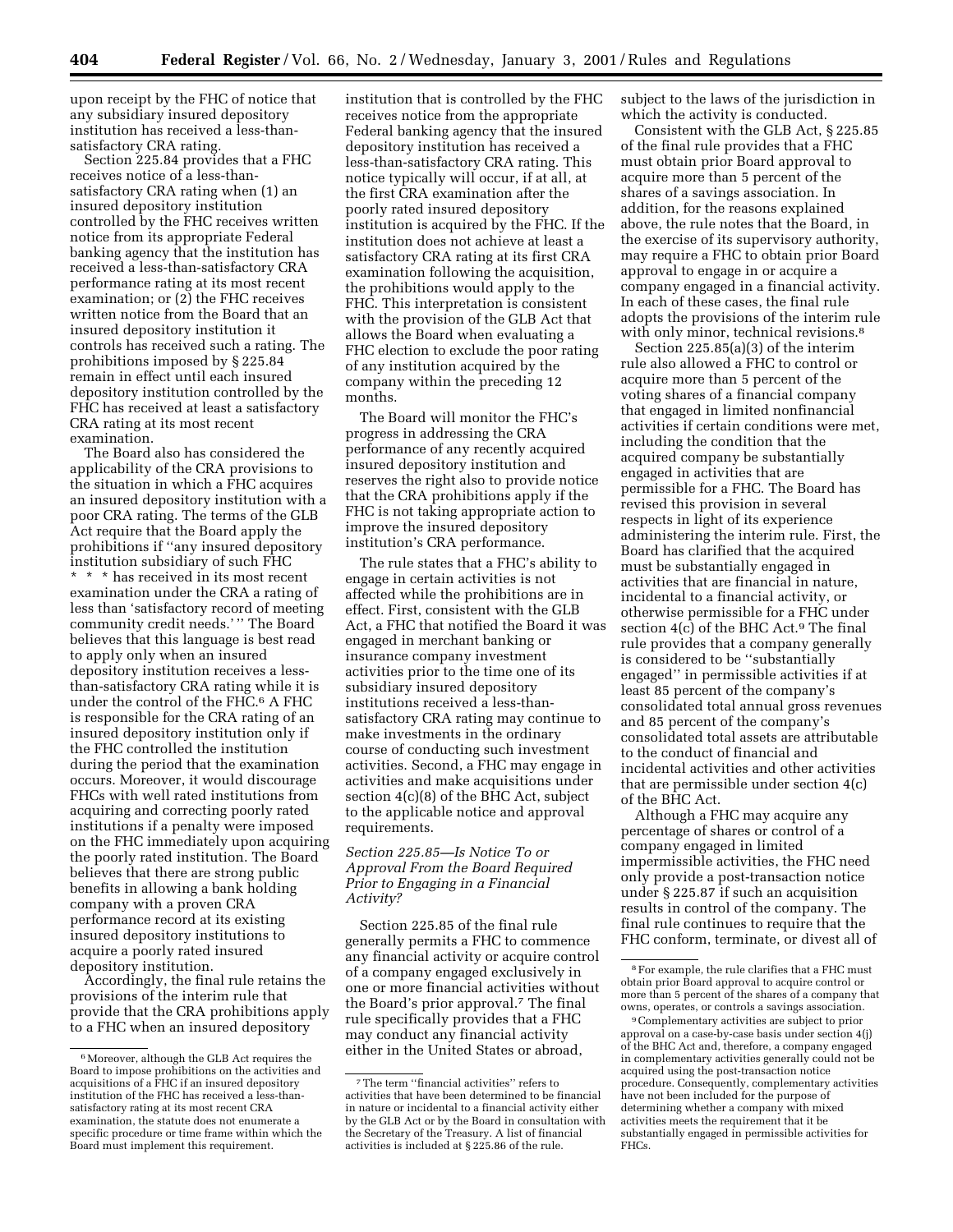the acquired companies impermissible activities within two years of the acquisition. A commitment to terminate impermissible activities is unnecessary, because, under the final rule as written, an acquisition would be unauthorized if the activities of the company are not conformed to Regulation Y within two years of the acquisition.

# *Section 225.86—What Activities Are Permissible for a FHC?*

Section 225.86 of the rule provides a list of the activities that the GLB Act defines as financial in nature and thus permissible for a FHC to conduct directly or indirectly.

## *Activities Previously Determined To Be Closely Related to Banking*

Subsection (a)(1) permits a FHC to conduct any activity that the Board had determined by regulation or order prior to November 12, 1999, to be so closely related to banking as to be a proper incident thereto under section 4(c)(8) of the BHC Act. These activities are listed in § 225.28 of Regulation Y, and the rule incorporates these activities through a cross-reference to that section.

Subsection (a)(2) specifically lists each of the activities the Board approved by order as closely related to banking prior to November 12, 1999, and provides a citation to the most recent or the most comprehensive Board order concerning the activity. These activities are: Providing administrative and other services to mutual funds; owning shares of a securities exchange; providing employment histories to third parties; check cashing and wire transmissions services; providing notary public services, selling postage stamps and postage-paid envelopes; providing vehicle registration services, and selling public transportation tickets and tokens in connection with offering banking services; and real estate title abstracting. The interim rule on activities also authorized financial holding companies to act as a certification authority for digital signatures. The final rule clarifies that this activity includes authenticating the identity of persons conducting financial and nonfinancial transactions abroad, which is consistent with the scope of activities approved by the relevant Board order (*See Bayerische Hypo-und Vereinsbank AG, et al.,* 86 Federal Reserve Bulletin 56 (2000)).

Financial holding companies that engage in any activity pursuant to paragraph (a) must conduct the activity in accordance with the terms and conditions contained in Regulation Y and the Board's orders authorizing the activity, unless such terms and

conditions are modified by the Board.10 Some commenters requested that the Board amend the rule to include a description of the conditions and limitations governing the conduct of each activity listed in subsection (a). The Board notes that the conditions and limits governing the activities listed in subsection (a) are set forth in § 225.28 of Regulation Y or in the orders referenced in § 225.28(a)(2), and the Board believes that adding a list of conditions and limitations to the rule would lengthen the rule without significantly facilitating compliance with it. Where companies have questions concerning the conditions or limitations applicable to an activity, the company may contact the Board or appropriate Reserve Bank.

# *Activities Usual in Connection With the Transaction of Banking Abroad*

The GLB Act also defined as financial in nature any activity that the Board had determined by regulation in effect on November 11, 1999, to be usual in connection with the transaction of banking or other financial operations abroad (*see* 12 CFR 211.5(d)). Subsection (b) lists the three activities that the Board had determined to be usual in connection with the transaction of banking abroad that are not otherwise defined as financial in nature by other provisions of the GLB Act. These activities are management consulting (beyond that which is allowed under § 225.28 and incorporated by reference at section  $225.86(a)(1)$ ; operating a travel agency in connection with the offering of financial services; and organizing and sponsoring a mutual fund.11 These activities must be conducted in accordance with the

 $11$  Section  $4(k)(4)(G)$  and the rule do not authorize a FHC to engage in activities that the Board authorized a bank holding company to provide in individual orders issued under section 4(c)(13) of the BHC Act.

limitations set forth in Regulation K regarding the scope and conduct of the activity.12

The GLB Act authorizes financial holding companies to conduct the activities listed at § 211.5(d) of Regulation K that, prior to the GLB Act, a bank holding company could conduct abroad. One commenter stated that the activity list at § 225.86(b) should include ''commercial and other banking activities,'' which is the activity described at § 211.5(d)(1) of Regulation K. As a general matter, the GLB Act was intended to expand the range of nonbanking activities that a FHC could conduct and was not meant to affect the provisions of the BHC Act relating to the conduct of banking activities. Specifically, the GLB did not amend the prior approval requirement at section 3 of the BHC Act that governs the acquisition by a bank holding company, including a FHC, of a domestic bank. The Board therefore believes that the GLB Act did not authorize a FHC to conduct commercial and other banking activities in the United States by using the post-transaction notice procedure. In addition, the Board believes that a FHC's acquisition of a foreign bank should continue to be subject to the procedures set forth in Regulation K in order to ensure that the Board fulfills its responsibilities as home country supervisor in relation to international expansion of U.S. banking organizations, consistent with the standards established by the Basel Committee on Banking Supervision (Basel Committee). Accordingly, the Board has not included commercial and other banking activities on the activities list at § 225.86 that may be conducted by using the post-transaction notice procedure.

# *Other Activities Defined as Financial in Nature by the GLB Act*

In addition to authorizing activities that the Board previously has authorized a bank holding company to conduct, the GLB defines several other activities as financial in nature. These activities, which are listed at sections  $4(k)(4)(A)$ –(E), (H), and (I) of the BHC Act, include acting as principal, agent or broker in the sale of insurance products (including annuities and reinsurance products); underwriting, dealing in, and making a market in securities without any limitation on revenues that can be derived from bank ineligible securities; and merchant banking an insurance

<sup>10</sup>The Board by order has authorized bank holding companies under section 4(c)(8) to underwrite and deal in bank-ineligible securities provided that the company does not derive more than 25 percent of its revenues from such activities. *See J.P. Morgan & Co., Incorporated,* 75 Federal Reserve Bulletin 192 (1989). The list in subsection (a)(2) does not include underwriting and dealing in bank-ineligible securities, however, because financial holding companies may conduct these activities under section  $4(k)(4)(E)$  of the BHC Act without regard to the 25-percent revenue limit. Some commenters requested that the Board also remove the 25-percent revenue limit applicable to the conduct of securities underwriting and dealing activities by bank holding companies under section 4(c)(8) of the BHC Act. In the GLB Act, Congress authorized only those bank holding companies that meet the capital, management and CRA standards applicable to financial holding companies to engage in expanded securities activities. The Board does not believe at this time that it would be appropriate to allow bank holding companies that do not meet these standards to engage in expanded securities activities.

<sup>12</sup>As discussed more thoroughly below, the notice procedures in Regulation K do not apply to activities that are conducted under section  $4(k)(4)$ of the BHC Act and Regulation Y.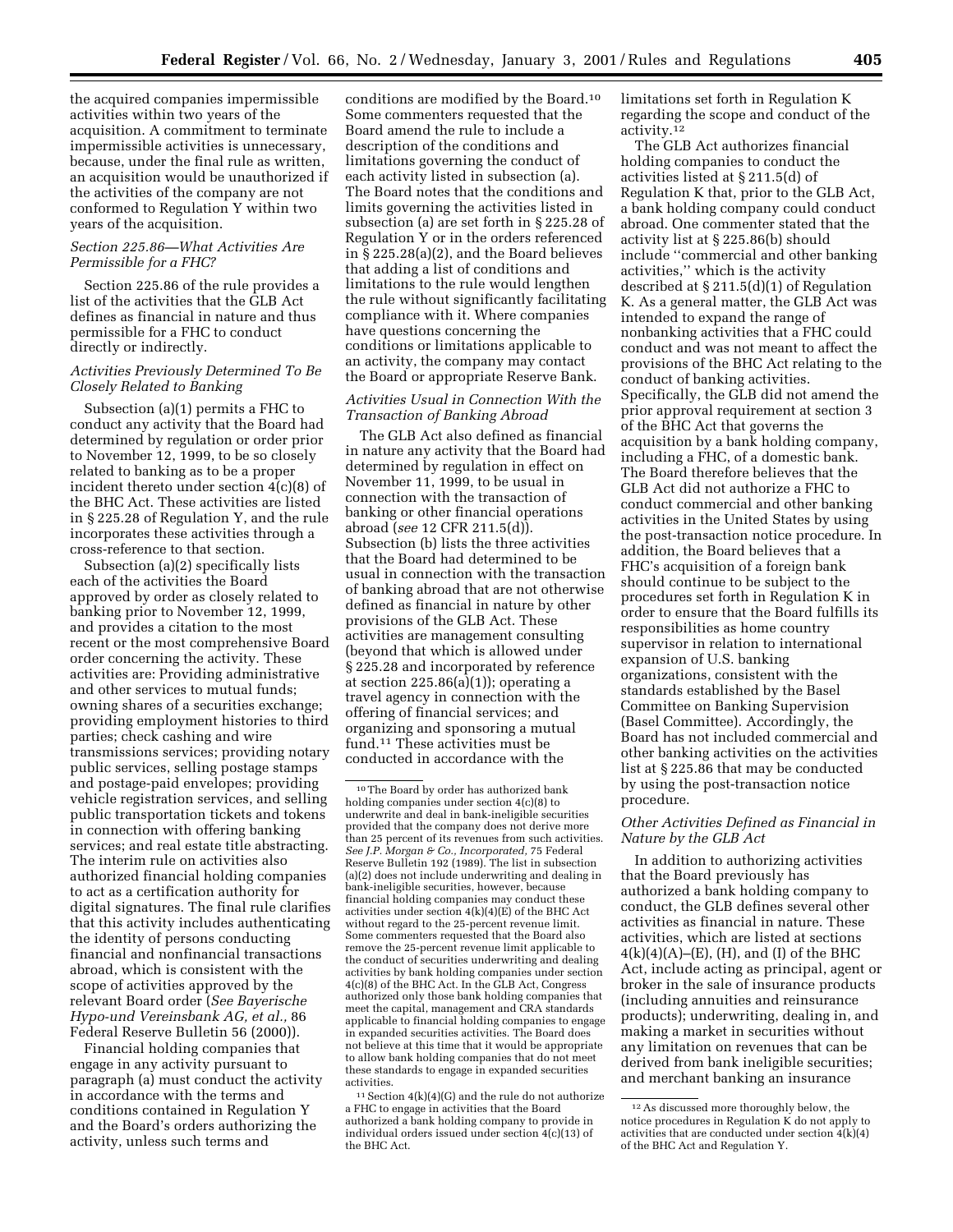company investment activities. Subsection 225.86(c) provides that a FHC may engage in any activity set forth in the above-referenced sections of the BHC Act. These activities must be conducted in accordance with applicable restrictions and limitations contained in the GLB Act and any implementing regulations or supervisory guidance adopted by the Board.13

Several commenters on the interim rule requested that the Board amend section 225.86 to eliminate cross references to the GLB Act and other sections of Regulation Y and to provide a complete description of each activity permissible for a FHC, including the conditions and limitations applicable to that activity. The Board believes the activities incorporated in the rule by reference are easily located elsewhere in the Board's Regulation Y and the BHC Act, and that including the requested provisions in the rule would lengthen the rule without adding a commensurate level of convenience. Accordingly, the Board has not included the requested provisions in the final rule. The Board has, however, prepared a single list of all activities permitted under section 225.86 that may be obtained from the Reserve Banks.

The GLB Act directs the Board, by regulation or order, to define the extent to which three activities listed in section 4(k)(5) are financial in nature or incidental to a financial activity. The Board anticipates proposing a rule to implement section  $4(\bar{k})(5)$  in the near future.

The GLB Act also permits the Board, in consultation with the Secretary of the Treasury, to determine that additional activities not listed in section 225.86 are financial in nature of incidental thereto. In this regard, the Board recently determined by rule that acting as a finder is an activity that is incidental to a financial activity (*see* 65 FR 80735 (December 22, 2000)). The Board also has requested comment on a proposal to allow FHCs, as an activity that is complementary to a financial activity, to invest in companies engaged in certain data processing and Internet-related activities (see 65 FR 80384 (December 21, 2000)).

### *Interplay Between § 225.86 and Other Authorities*

Although the Board is not listing each limitation and condition that applies to

the activities described at § 225.86, the Board believes that some general guidance on the how the limitations apply is warranted in light of a number of public comments and informal inquiries received by Board staff on this subject. As the Board previously has indicated in connection with issuing the interim rules, the various sections that authorize activities for bank holding companies and financial holding companies, most notably sections  $4(c)(8), 4(c)(13),$  and  $4(k)$ , remain separate sources of authority under which a FHC may engage in various activities. If an activity is listed in more than one provision of section 4, the FHC may choose to conduct the activity under any applicable provision, subject only to the procedures and limitations that the chosen source of authority imposes on the activity.

For example, a FHC that wishes to engage in securities underwriting could choose to conduct that activity under section 4(c)(8). If it chose that source of authority, the FHC would be required to obtain prior Board approval under subpart C of Regulation Y and would be required to conduct the underwriting activity subject to the revenue restrictions and other limitations applicable to securities underwriting activities conducted under section 4(c)(8). Alternatively, a FHC could engage in securities underwriting under section  $4(k)(4)(E)$ , in which case only a post-transaction notice would be required and the limitations of section 4(c)(8) would not apply to the activity.

As discussed above, the final rule states that a FHC may conduct any activity listed at § 225.86 either in the United States or abroad using the posttransaction notice procedure.14 As with the conduct of financial activities in the United States, the limitations that apply to an activity conducted abroad by a

FHC depend on the legal authority under which the FHC conducts the activity. If the FHC conducts an activity abroad under section 4(c)(13) of the BHC Act as implemented by § 211.5(d) of Regulation K, all the requirements and investment limitations described in § 211.5 would apply. If, however, a FHC conducts an activity listed at 4(c)(13) abroad using section  $4(k)(4)(G)$  of the BHC Act, which incorporates by reference the activities authorized by the Board under section 4(c)(13), the Regulation K general consent procedures and investment limitations do not apply.

# *Section 225.87—Is Notice to the Board Required After Engaging in a Financial Activity?*

Section 225.87(a) of the final rule describes when a FHC must provide notice to the Board after commencing or acquiring a company engaged in a permissible financial activity. As a general matter, the final rule states that a FHC may engage in any activity listed in § 225.86 by providing the appropriate Reserve Bank with a notice within 30 days of commencing the activity or acquiring control of a company engaged in the activity. The interim rule provided that this notice could take the form of a letter that contained information about the activity commenced and the company that conducts it. In response to public comments and to ensure that the posttransaction notices contain the basic information necessary for the Board to monitor a FHC's activities, the Board has designated forms that domestic and foreign financial holding companies must use to satisfy the post-transaction notice requirement.15 The authorized form requires limited information about the activity commenced or the company acquired, as well as information about the location of the company conducting the activity and its status within the FHC's organization structure. The appropriate form for submitting the post-transaction notice may be obtained from any Federal Reserve Bank or from the Board.

Section 225.87(b) of the final rule outlines the exceptions under which post-transaction notice is not required to engage in an activity or make an acquisition. Consistent with the GLB Act, no notice is required in connection with the acquisition of shares of a company if the FHC would not control

<sup>13</sup>For example, the Board, in conjunction with the Secretary of the Treasury, adopted and requested public comment on an interim rule implementing the merchant banking investment provisions of the GLB Act. See 65 FR 16460 (March  $28, 2000$ ).

<sup>14</sup>The GLB Act states that a FHC may conduct *in the United States* those activities previously authorized by the Board at § 211.5(d) of Regulation K (emphasis added). The Board has received several inquiries as to whether a FHC also may conduct these activities outside the United States using the post-transaction notice. The GLB Act generally intended to authorize FHCs to conduct all of the activities it defined as financial in nature in the United and abroad using the streamlined procedure. Moreover, all but the three Regulation K activities listed separately at § 225.86(b) have been authorized in the same form under Regulation Y. The preexisting Regulation Y activities authorized for FHCs do not have the ''in the United States'' reference and may be conducted abroad using the streamlined procedure. The Board has determined, as reflected in this final rule, that no regulatory purpose would be served by requiring a FHC to follow the more restrictive Regulation K procedures to conduct the remaining three listed activities abroad. An FHC therefore may conduct all activities listed at § 225.86 either in the United States or abroad using the post-transaction notice procedure.

<sup>15</sup> Domestic financial holding companies should use the FR Y–6A, which soon will be replaced by the FR Y–10, and foreign banking organizations should use the FR Y–7A, which soon will be replaced by the FR Y–10F.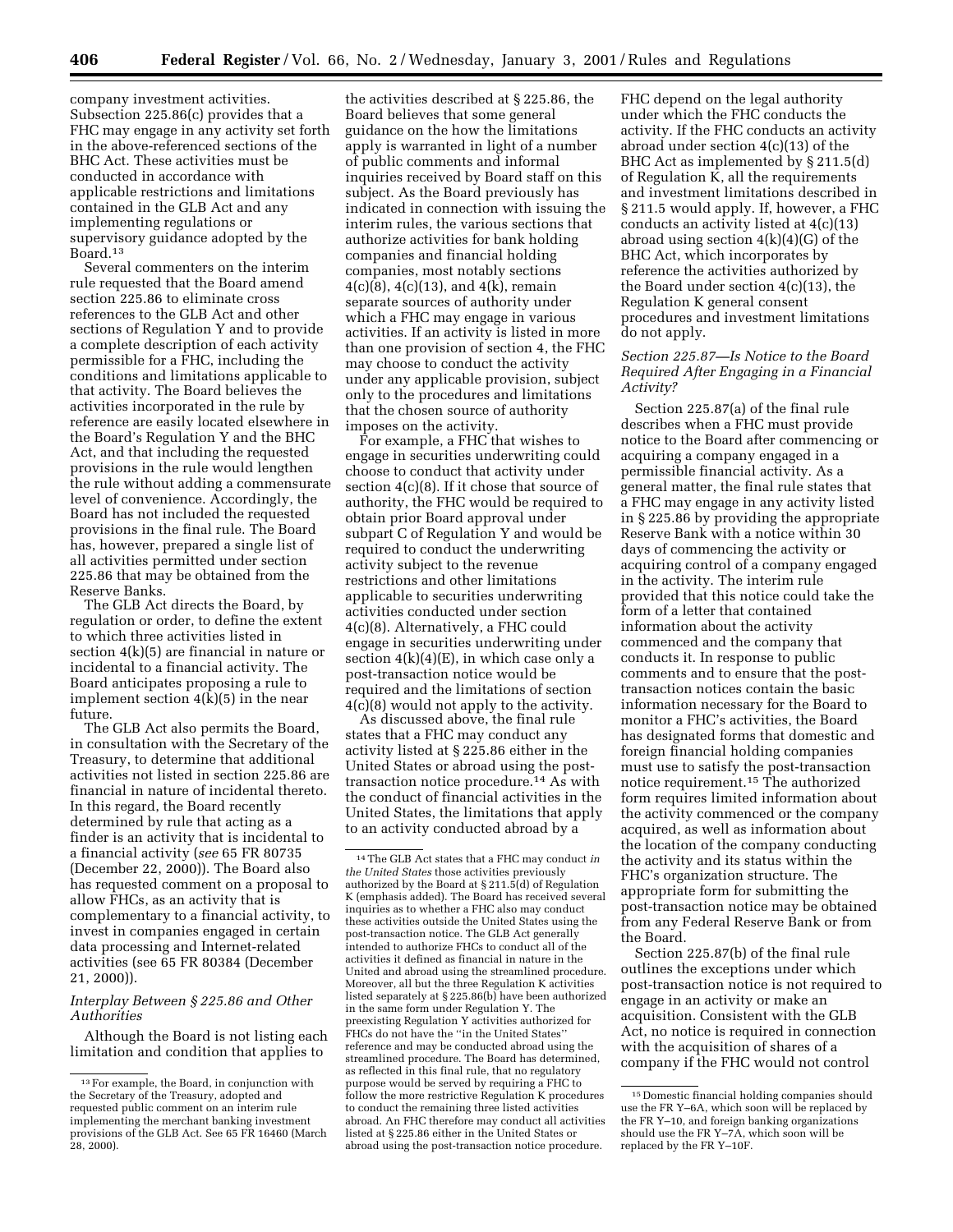the company after the acquisition. The final rule retains this provision.

The rule also provides that a FHC that properly has notified the appropriate Federal Reserve Bank that the FHC is engaged in securities underwriting and dealing, merchant banking, or insurance company investment activities generally is not required to provide an additional post-transaction notice when the FHC makes particular investments in the ordinary of course of conducting those activities. Notwithstanding this exception for individual investments, investments in more than 5 percent of the shares, assets, or other ownership interests of a company that have a cost that exceeds the lesser of 5 percent of the FHC's Tier I capital or \$200 million must be reported under § 225.87. In response to comments that the provisions of the interim rule on activities related to merchant banking investments were difficult to understand, the Board has restructured those provisions to explain more succinctly when notice is and is not required for individual merchant banking investments.

The final rule also adds a new exception at § 225.87(b)(2) to the general post-transaction notice requirement. This new section provides that a FHC that has submitted a post-transaction notice in connection with a particular financial activity is not required to submit an additional notice under this section to commence the activity *de novo* through any other authorized subsidiary of the FHC without providing additional notice under § 225.87(a).16 This exception applies only if the FHC already controls the company through which the activity will be commenced, and, thus, the acquisition by a FHC of control of a company engaged in a listed activity does not qualify for this exception. In addition, this new exception is not available if the Board, in the exercise of its supervisory authority, informs the FHC that notice is required for the commencement *de novo* of a financial activity.

*Section 225.88—How To Request the Board To Determine That an Activity Is Financial in Nature or Incidental to a Financial Activity?*

Under the GLB Act, the Board, in consultation with the Secretary of the

Treasury, may expand the list of activities that are permissible for a FHC by determining that an additional activity is financial in nature or incidental to a financial activity. Section 225.88 permits a FHC or other interested party to request such a determination.

The rule provides that a request for a determination that an activity is financial in nature or incidental to a financial activity must identify and define the activity for which a determination is sought, explain in detail why the activity should be considered financial in nature or incidental, and provide information supporting the requested determination and any other information requested by the Board. The rule requires the Board to provide the Secretary of the Treasury a copy of the request and consult with the Secretary in accordance with section 4(k)(4)(2) of the BHC Act. The rule also allows the Board, after consultation with the Secretary, to publish a description of the proposal in the **Federal Register** with a request for public comment. The Board will attempt to make a final decision on a request filed under § 225.88 within 60 days of completion of both the consultative process and the public comment period, if any.

Like the interim rule, § 225.88 of the final rule also allows a FHC to request an advisory opinion from the Board regarding the scope an activity already determined to be financial and listed in § 225.86. Such a request must be in writing and provide a detailed description of the activity, product, or service about which the company is inquiring, an explanation supporting an interpretation regarding the scope of the permissible financial activity, and any other information required by the Board. The Board will respond to a requester within 45 days of receiving a complete written request.

Several commenters suggested that the Board, without waiting for a specific request, evaluate whether an activity is financial in nature or incidental to a financial activity if another Federal banking agency has authorized or authorizes depository institutions under its supervision to conduct the activity. The GLB Act allows the Board at its own initiative to propose authorizing an additional activity. In this regard, the Board anticipates monitoring developments in the banking and financial services industries in order to identify new activities that might be considered financial in nature or incidental thereto. However, the Board does not believe it is appropriate to propose as financial in nature or incidental all activities that another

Federal banking agency may have authorized. The standards the Board must consider when authorizing a financial activity under the GLB Act may differ from the standards governing the authorization of new activities under other Federal banking laws. In light of these differences, the requirement that the Board consult with the Secretary of the Treasury in connection with financial activities, and the potential impact of new activities on the depository institution subsidiaries of financial holding companies, the Board believes that it is important to evaluate each activity authorized by another Federal banking agency on a case-bycase basis before proposing that the financial holding companies be allowed to conduct the activity.

## *Section 225.89—How To Request Approval To Engage in an Activity That Is Complementary to a Financial Activity?*

The Board has adopted without amendment § 225.89 as originally proposed. This section includes a procedure for a FHC to obtain the Board's prior approval to engage in activity that the company believes is complementary to a financial activity in which the company is engaged. Generally, such a request must identify the proposed complementary activity and specifically discuss how it would be conducted; identify the financial activity for which the proposed activity would be complementary and provide information to support why the proposed activity should be considered complementary to the identified financial activity; describe the scope and relative size of the proposed activity; discuss the risks that conducting the activity reasonably may be expected to post to the safety and soundness of the company's subsidiary depository institutions and the financial system generally; describe the potential adverse effects and potential public benefits that could result from conducting the activity; and provide any additional information requested by the Board.

In acting on a proposal to engage in a complementary activity, the Board will consider whether the activity is complementary to the identified financial activity, whether the proposed activity would pose a substantial risk to the safety or soundness of depository institutions or the financial system generally, and whether the proposal could be expected to produce benefits to the public that outweigh possible adverse effects. The Board will act on a request for prior approval to engage in a complementary activity within the

<sup>16</sup>One commenter stated that a FHC should be allowed to commence the same financial activity in different subsidiaries using different sources of authority. As discussed above, some activities are authorized by more than one source of authority. A FHC therefore may commence the same activity in different subsidiaries using different sources of authority in accordance with the procedures applicable to the chosen authority.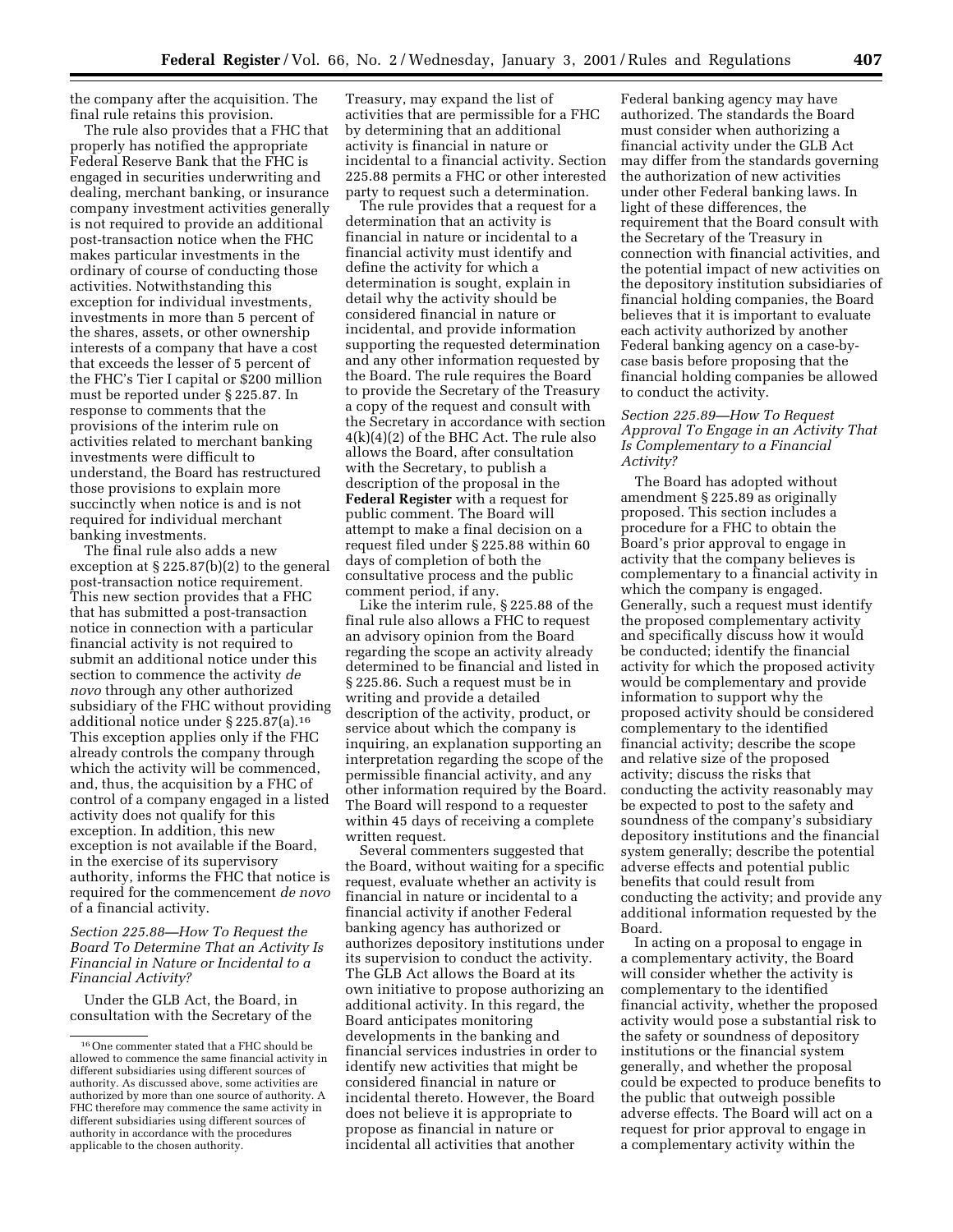time period described at section 4(j) of the BHC Act.

# *Section 225.90—What Are the Requirements for a Foreign Bank To Be Treated as a Financial Holding Company?*

A foreign bank that is a bank holding company because it owns a subsidiary bank in the United States must comply with the same requirements as any other bank holding company that elects to be a financial holding company under the GLB Act. Most foreign banks, however, do not own subsidiary banks in the United States; instead, they operate U.S. branches that are part of the foreign bank itself.17 Such foreign banks may, like U.S. bank holding companies, also elect to be treated as financial holding companies and thereby be able to engage in the new financial activities. For purposes of a foreign bank with a U.S. branch qualifying to be treated as a FHC, the Act requires the Board to apply capital and management standards to the foreign bank that are comparable to the standards applied to a U.S. bank owned by a FHC, giving due regard to the principle of national treatment and equality of competitive opportunity.

#### *Well Capitalized Standards*

Under the interim rule, a foreign bank with a U.S. branch could be considered well capitalized if either: (i) Its home country supervisor had adopted capital standards consistent with the Basel Capital Accord, the foreign bank maintained capital ratios generally equivalent to those required for a well capitalized U.S. bank (Tier 1 capital to total risk-based assets ratio of 6 percent and total capital to total risk-based assets ratio of 10 percent and a Tier 1 capital to total assets leverage ratio of at least 3 percent), and the Board determined that the foreign bank's capital was comparable to the capital required for a well capitalized U.S. bank; or (ii) the foreign bank had obtained a determination from the Board under § 225.91(c) that the bank's capital is otherwise comparable to the capital required of a well capitalized U.S. bank (the ''pre-clearance process'').

Most commenters criticized the use of a leverage ratio in assessing the capital of foreign banks. Some of the arguments made against imposing a leverage ratio on foreign banks were that: (i) It is

contrary to the internationally accepted Basel Capital Accord and counterproductive to the work of the Basel Committee on Banking Supervision (the ''Basel Committee''); (ii) the imposition of a leverage ratio on foreign banks is inequitable due to the different composition of their balance sheets and the amount of nonbanking assets commonly held by foreign banks; and (iii) a leverage ratio requirement would require foreign banks to manage their worldwide capital accounts to meet a specific U.S. requirement, which is contrary to the principle of comprehensive consolidated home country supervision. One foreign bank supervisory authority, however, stated that it did not agree that the Basel Capital Accord was the only possible capital adequacy measure for a national regulator and could see how a Tier 1 leverage test could supplement the Basel Capital Accord in a meaningful way. Some domestic commenters expressed support for the imposition of a leverage ratio requirement on foreign bank FHCs. One commenter stated that requiring foreign banks to meet a leverage ratio of only 3 percent favors foreign institutions contrary to the provisions of the GLB Act and that, to ensure consistency, the lower capital requirement should be available to foreign banks only if they can demonstrate in their declaration and certification that they have implemented the market risk guidelines.

As the Board has previously noted, the numerical screening levels for capital are not the only determining factors in whether a foreign bank may be considered comparably capitalized. The pre-clearance process established by the interim rule allows a foreign bank that does not meet one or more of the screening levels to request a determination that it is nevertheless comparably well capitalized. Consequently, meeting the leverage ratio set out in the regulation has not been a prerequisite for FHC status, and a number of foreign banks have been found to meet FHC requirements despite not having met the leverage screening level.

The foreign bank FHC elections processed to date indicate that the application of a leverage ratio screen to non-U.S. banks may have limited value as a general rule in the assessment of comparability for FHC purposes because of the significant differences between U.S. and foreign banking balance sheets. The home country supervisors of most foreign banks do not require a bank to meet or manage toward any specific leverage ratio and generally do not take it into account in the consolidated

supervision of the bank. In light of the comments received and the Board's experience to date in assessing foreign bank capital in FHC cases, the Board has determined to make several changes in the final regulation. The leverage ratio has been removed from the screening test in the definition of well capitalized in  $\S 225.90(b)(1)(iii)$  in the final rule. The screening test will now reference a foreign bank's Tier 1 and total riskbased capital levels calculated under the Basel Accord. Accordingly, foreign banks from countries that follow Basel capital rules may submit declarations to be treated as FHCs without reference to any particular leverage ratio. For those countries that do not follow the Basel Accord, capital will continue to be assessed in the pre-clearance process.

The Board also believes, however, review of a non-U.S. bank's leverage ratio in particular cases may serve as an indicator that the bank's capital should receive further scrutiny in determining whether the bank has capital comparable to a well capitalized U.S. bank. Consequently, a foreign bank's leverage ratio will be considered by the Board as one of the factors that can be taken into account for purposes of the comparability review under § 225.92(e) and has been added to the list of factors in that section. Under this approach, the Board may consider whether the level of a foreign bank's leverage ratio is such that it indicates that additional analysis should be undertaken in assessing comparability.18 Such assessments would in all cases be based on all relevant factors, and not merely on the leverage ratio. Thus, the Board would retain any benefits associated with reviewing the leverage ratio, but the foreign bank's qualification for FHC status would not be dependent upon it. Instead, qualification would depend on the overall capital strength of the foreign bank.

The Board intends that such reviews would be carried out within the 31-day processing period in cases where a certification has been filed and as expeditiously as possible in other cases. The Board also expects that staff would consult with the foreign bank's home country supervisor on issues relating to capital.

#### *Well Managed Standards*

Under the interim rule, a foreign bank was considered well managed if: (i) Each of the foreign bank's U.S. offices had received at least a satisfactory

<sup>17</sup>A foreign bank that operates a branch, agency, or commercial lending company subsidiary in the United States is subject to the BHC Act as if it were a bank holding company. In this portion of the preamble, the term ''branch'' is used to include all three of these forms of operation unless otherwise noted.

<sup>18</sup>The financial information necessary for System staff to compute a foreign bank's leverage ratio will be required as part of the certification process and ongoing reporting required of foreign FHCs.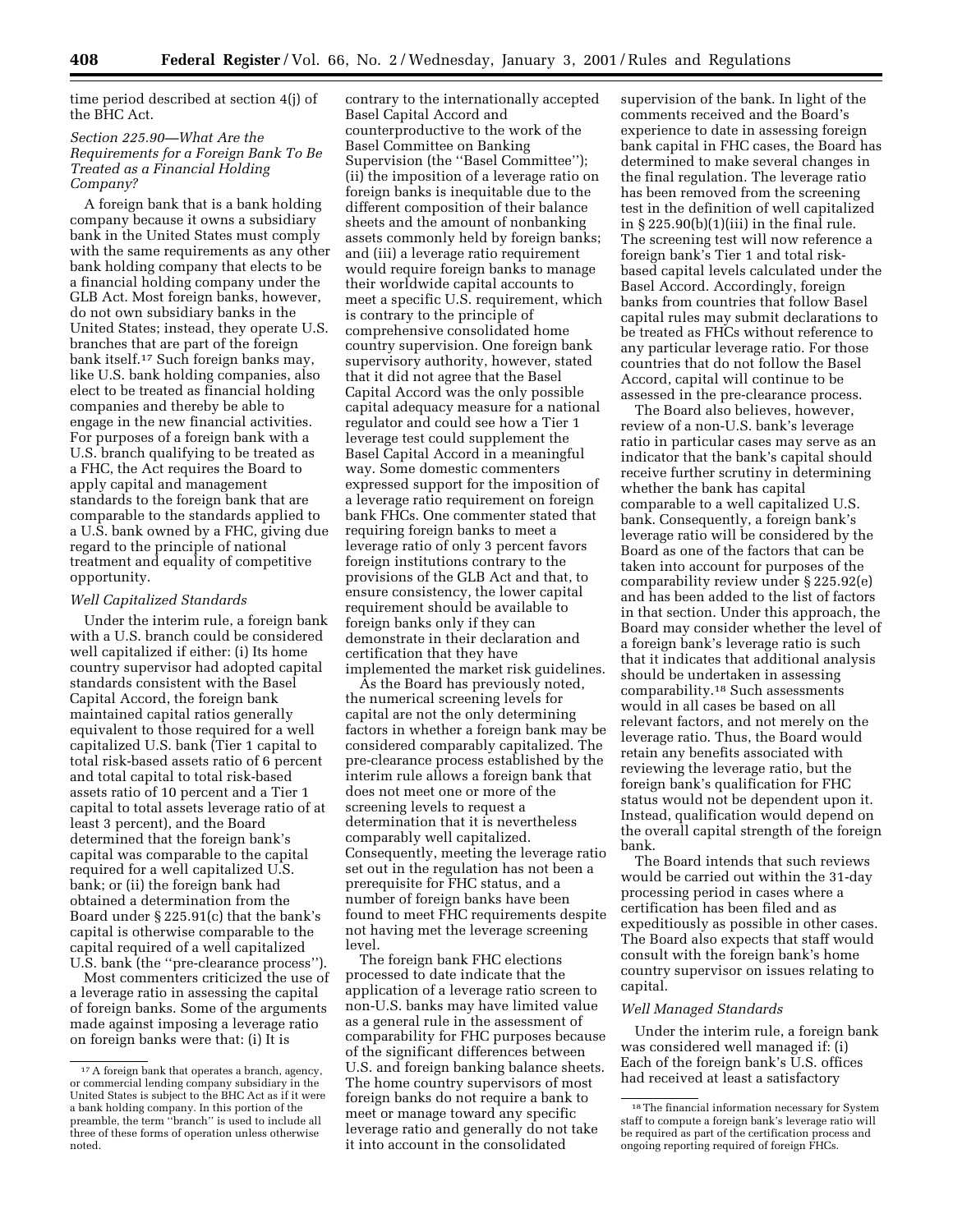composite rating at its most recent assessment; (ii) the foreign bank's home country supervisor considered the overall operations of the foreign bank to be satisfactory or better; and (iii) the management of the foreign bank met standards comparable to those required of a well managed U.S. bank.

Several commenters criticized the interim rule's requirement that each individual U.S. office of a foreign bank must have received at least a satisfactory composite rating at its most recent assessment in order for the foreign bank to certify that it is well managed. Some commenters argued that branches and agencies are not properly equated to domestic bank subsidiaries because many are small offices that do not function as independent financial institutions, but rather as marketing or relationship outposts of large, centralized regional headquarters. In addition, some commenters argued that a problem in one such office that can affect the rating of that office may, in fact, have an insignificant impact on the FBO's consolidated banking operations in the United States. Moreover, some commenters have noted that a U.S. bank may have a single branch in less than satisfactory condition and still be given a satisfactory rating overall.

In the final rule, the Board has revised this provision to require that each foreign bank be evaluated on the basis of a composite rating of all of its direct U.S. banking offices, while continuing to evaluate each U.S. depository institution subsidiary of the foreign bank separately. Although the Federal Reserve has traditionally tracked each branch or agency of a foreign bank as a separate entity, in order to make a comparison between U.S. and foreign banks for purposes of the FHC election, the Board has determined that each foreign bank should be evaluated for FHC purposes on the basis of a consolidated rating of all of its direct U.S. banking operations. Thus, in order to achieve comparable treatment, the well managed standard applicable to foreign bank FHCs has been revised in the final rule to require that a foreign bank have a satisfactory rating for its U.S. branches, agencies, and commercial lending company subsidiaries on a composite basis.

The Federal Reserve's foreign bank examination process has been amended to include assignment of a combined assessment of a foreign banking organization's U.S. branch, agency, and commercial lending company operations through the regular

examination cycle.19 Until this amendment is applied throughout the regular examination cycle, such combined U.S. banking assessments will be determined by the Board on a case by case basis based on the most recent individual office ratings. If a foreign bank that wishes to obtain FHC status has not been assigned a combined U.S. banking assessment as part of the regular examination cycle, the foreign bank should contact its responsible Federal Reserve Bank or utilize the preclearance process. A combined U.S. banking assessment may be assigned to a foreign bank as part of the FHC preclearance process. If a foreign banking group contains more than one foreign bank with U.S. banking offices, each such foreign bank in the group must have a satisfactory combined U.S. banking assessment in order for the foreign banking group or any of its subsidiaries to obtain FHC status.20

Several commenters also criticized the interim rule's requirement that the foreign bank's home country supervisor consider the overall operations of the foreign bank to be satisfactory or better. Commenters claimed that this requirement was vague, provided very little guidance to the home country supervisors, and would result in unwarranted delays and expense in FHC processing. Some commenters also claimed that this requirement was an extra-territorial expansion of the Board's jurisdiction and the Board, as a host country supervisor, should not require a foreign bank to satisfy a U.S. management standard in its operations outside the United States. Some commenters also incorrectly interpreted this provision as requiring a foreign bank's home country supervisors to evaluate the bank's global management according to the U.S. regulatory definition of ''satisfactory.''

The final rule amends this requirement to clarify that a foreign bank's home country supervisor must confirm that it consents to the proposed

20Each U.S. depository institution subsidiary of a foreign bank would continue to be required to meet the well capitalized and well managed standards on an individual basis for the foreign bank or company to obtain FHC status in the same manner as required for U.S. bank holding companies.

expansion of the foreign bank's U.S. operations. This formulation is based on guidelines issued by the Basel Committee. The Basel Committee has recognized the need for host country supervisors to seek the views of the home country supervisor prior to issuing a license to a foreign bank for new business in the host country. In its Core Principles for Effective Banking Supervision, the Basel Committee indicates that a key component of consolidated supervision is establishing contact and information exchange with the various other supervisors involved and that this contact ''should commence at the authorisation stage when the host supervisor should seek the approval from the home supervisor before issuing a license.21 Moreover, the Basel Committee has indicated that a host country supervisor should consent to expansion of a foreign banking organization's activities within its jurisdiction only after the home country supervisor has given its consent to the expansion.22 The final rule's requirement that the home country supervisor consent to the foreign bank's expansion of its U.S. operations under the GLB Act is well within the parameters of these guidelines. In accordance with Basel Committee guidelines, the home country supervisor should consider the foreign banking organization's consolidated capital and management before providing its consent to the expansion. In those situations in which there is no formal consent process in the home country, the Board will consult with the home country supervisor to assure itself that the supervisor considers the capital and management of the bank to satisfy its home country standards and that the supervisor has no objections to the expansion.

22Basel Committee on Banking Supervision, ''Minimum Standards for the Supervision of International Banking Groups and Their Cross-Border Establishments'' § II.2 (1992). In reviewing proposals for inward and outward expansion, the Basel Committee states that host country and home country authorities should, at a minimum, give weight to (a) the strength of the bank's and banking group's capital and (b) the appropriateness of the bank's and banking group's organization and operating procedures for the effective management of risks on a local and consolidated basis respectively.

<sup>19</sup>See SR Letter No. 00–14 (SUP) (Oct. 23, 2000). The ''combined ROCA rating'' encompasses a foreign bank's U.S. branches, agencies, and commercial lending companies, but not its U.S. nonbanking subsidiaries. The combined ROCA rating will be factored into the foreign banking organization's overall Combined U.S. Operations Rating, which will continue to be a single composite rating that reflects the U.S. supervisors' collective assessment of all operations (*i.e.*, banking and nonbanking) of the foreign banking organization in the United States.

<sup>21</sup>The Core Principles also indicate that the home country supervisor's responsibility extends to a bank's foreign subsidiaries as well as its branches, and supervisors should determine that a bank has the expertise needed to conduct its foreign activities, which may be fundamentally different from the bank's domestic operations, in a safe and sound manner. Basel Committee on Banking Supervision, ''Core Principles for Effective Banking Supervision'' pp. 40–41 (1997).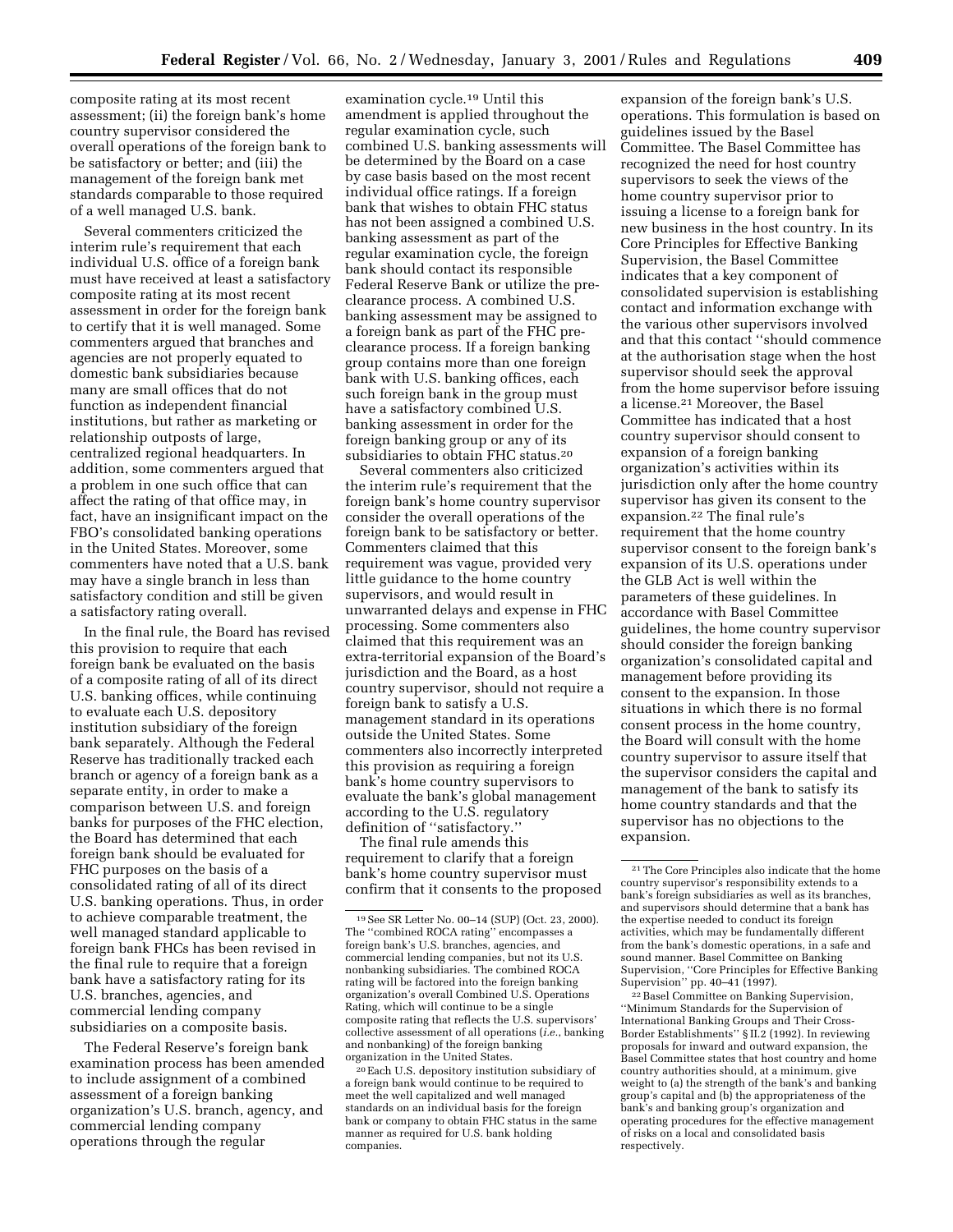# *Comparability of Capital and Management*

In order for a foreign bank to qualify as a FHC under the interim rule, the Board must make affirmative findings that the foreign bank's capital and management are comparable to that required for a U.S. bank owned by a FHC. The interim rule lists discretionary factors that the Board may take into account in making this determination, such as the composition of capital, accounting standards, long-term debt ratings, reliance on government support to meet capital requirements, and the extent to which the foreign bank is subject to comprehensive consolidated supervision by its home country supervisor.

Some commenters objected to the inclusion of a Board comparability determination in the definitions of well capitalized and well managed, claiming that it is too vague and provides too much discretion to the Board. They also argue that the range of factors that can be taken into account in the comparability analysis and the required consultation with home country supervisors will significantly increase the likelihood that the 31-day processing period will be extended in the case of foreign banks. Some commenters argue that the final rule should not retain the Board's right to reject foreign banks' FHC elections if they fulfill the required capital ratios as calculated under the home country standard that is consistent with the Basel Capital Accord.

The final rule essentially retains the provisions contained in the interim rule that relate to the factors the Board may consider in making a comparability finding. The Board does not believe that these factors are either vague or overbroad. Rather, they are factors that allow a decision on comparability of capital and management to be made. All U.S. banks are subject to essentially the same regulatory framework, which includes frequent examinations and extensive quarterly reporting. Foreign banks, on the other hand, operate under supervisory and accounting systems that can differ significantly from U.S. systems and do not (and should not) report to U.S. authorities as extensively as U.S. banks. Under these circumstances, it is reasonable for the Board to retain the ability to evaluate these differences in deciding whether a foreign bank's capital and management meet the requirements of the FHC regulations.

One commenter specifically questioned whether the Board should take into account a foreign bank's

reliance on government support to meet capital requirements in determining whether the foreign bank is well capitalized. The commenter argued that the Basel Capital Accord does not consider this factor in determining capital adequacy. The final rule retains this factor in the list of factors for determinations of capital and management comparability. In order to assure equality of competitive opportunity with U.S. banking organizations, the Board must be able to consider the impact of any assistance a foreign banking organizations receives from its home country for purposes of meeting capital requirements.

### *Comprehensive Consolidated Supervision*

The interim rule included the ''extent to which'' a foreign bank is subject to comprehensive supervision on a consolidated basis by its home country supervisor in the list of factors the Board may take into account in determining whether a foreign bank is well capitalized and well managed. The interim rule also stated that a foreign bank chartered in a country where no other bank from that country has been reviewed by the Board for comprehensive consolidated supervision under the BHC Act or the International Banking Act is encouraged to use the pre-clearance process.

In the preamble to the January 19, 2000, interim rule, the Board stated that it expects that most foreign banks that elect to be treated as financial holding companies will be subject to comprehensive consolidated supervision, and that an election by a foreign bank that is not subject to comprehensive consolidated supervision will receive a more detailed review. The preamble to the Board's March 15, 2000, amendments to the interim rule specifically requested public comment on whether a foreign bank should be required to be subject to comprehensive consolidated supervision in order to obtain FHC status.

Two commenters addressed whether the final rule should include a comprehensive consolidated supervision requirement for foreign banks to obtain FHC status. One commenter argued that a foreign bank's eligibility to be treated as a FHC should not be conditioned on a comprehensive consolidated supervision standard. The commenter recognized, however, that it may be appropriate for the Board, when warranted by the circumstances of a particular case, to take into account the extent to which a foreign bank with a U.S. branch or agency is subject to

comprehensive consolidated supervision as a factor that is relevant to its determination of whether the bank is well capitalized and well managed for purposes of the GLB Act. Another commenter encouraged the Board to require foreign banks to meet a comprehensive consolidated supervision standard, or follow the preclearance process, as a means of insuring that the foreign banks meet standards comparable to those required of U.S. banks.

The Board believes that, as a general rule, the top tier foreign bank in a foreign banking group should be subject to comprehensive consolidated supervision by its home country supervisor in order for the foreign banking group to obtain FHC status.<sup>23</sup> The fact that a foreign bank is subject to comprehensive consolidated supervision provides a host country supervisor, such as the Board for foreign FHCs, with a higher level of confidence that the capital and management information being submitted by the applicant is accurate and reliable.24 Accordingly, the final rule adopts the position that, as a general matter, a foreign bank may not be considered to be well capitalized and well managed if the foreign bank is not subject to comprehensive consolidated supervision. The pre-clearance provision has been amended to clarify that a foreign bank that has not been determined to be subject to comprehensive consolidated supervision by the Board, and is chartered in a country where no other bank from that country has been determined by the Board to be subject to comprehensive consolidated supervision, is required (not merely encouraged) to use the pre-clearance process, even if it otherwise meets the objective screening criteria. The Board may review the home country supervision of a foreign bank through the pre-clearance process and make a

24The Basel Committee has stated that, as part of comprehensive consolidated supervision, a bank's home country supervisor should confirm to its own satisfaction the reliability of the consolidated financial and prudential information supplied by the bank on its global operations. Basel Committee on Banking Supervision, ''Minimum Standards for the Supervision of International Banking Groups and Their Cross-Border Establishments'' § II(1) (1992).

<sup>23</sup>Assuming that a top tier foreign bank in a foreign banking group is determined to be subject to comprehensive consolidated supervision, subsidiary foreign banks of the group should be incorporated into the supervisory framework of the home country supervisor of the top tier foreign bank and, thus, should be subject to comprehensive consolidated supervision even if the subsidiary foreign bank is not subject to comprehensive consolidated supervision by its own home country supervisor.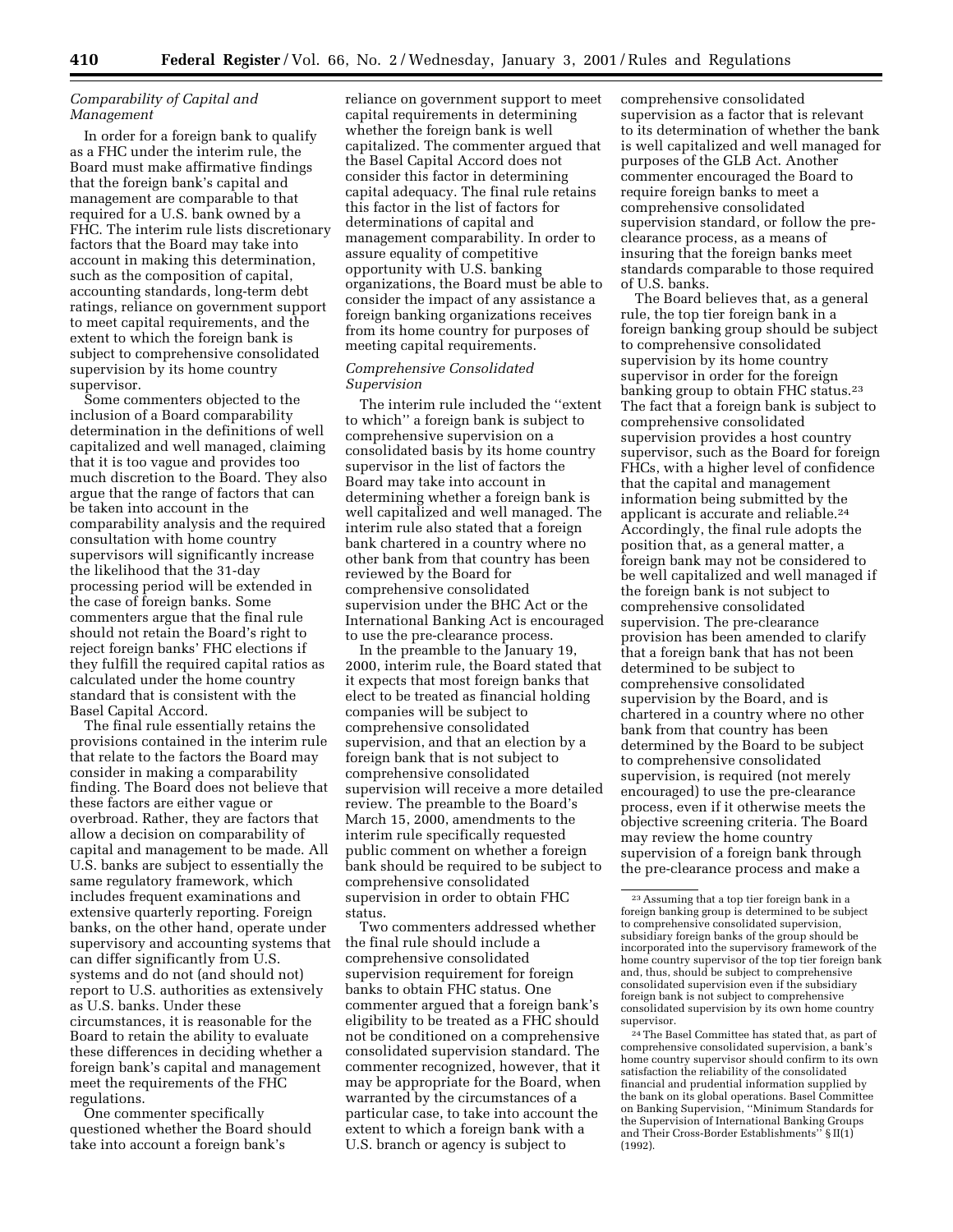comprehensive consolidated supervision determination in that context. If the Board makes an affirmative comprehensive consolidated supervision determination through the FHC pre-clearance process, the determination will be relied upon for the foreign bank to establish additional branches and agencies under the Foreign Bank Supervision Enhancement Act.

The Board also believes, however, that there may be limited situations in which an exceptionally strong bank from a country that has not yet fully implemented comprehensive consolidated supervision should be able to be considered for FHC status. Accordingly, the regulation has been revised to allow a foreign bank that cannot be determined to be subject fully to comprehensive consolidated supervision to qualify for FHC status if certain factors are present. Such factors are: (i) That the home country supervisor has made significant progress in adopting and implementing arrangements for the consolidated supervision of its banks; and (ii) the foreign bank itself demonstrates significant financial strength, such as through high levels of capital or exceptional asset quality. A foreign bank that is not subject to comprehensive consolidated supervision may use the pre-clearance process to explain to the Board why it should be granted FHC status even in the absence of the supporting comprehensive consolidated supervision framework. The Board, however, anticipates granting FHC status to foreign banks that are not subject to comprehensive consolidated supervision only in rare instances.

# *Section 225.91—How May a Foreign Bank Elect To Be Treated as a Financial Holding Company?*

Section 225.91 sets out the procedures to be followed by a foreign bank that operates a U.S. branch, or a company that owns or controls such a foreign bank in order to elect to be treated as a FHC. In order to be treated as a FHC, a foreign bank must file a written declaration with the appropriate Federal Reserve Bank. Generally, the declaration must: (i) State that the foreign bank or company elects to be treated as a FHC; (ii) provide the appropriate capital information on the foreign bank, any foreign bank that maintains a U.S. branch and is controlled by the foreign bank or company certificant, and any U.S. depository institution subsidiary of the foreign bank or company certificant; (iii) certify that the foreign bank, any foreign bank that maintains a U.S. branch and is controlled by the foreign

bank or company certificant, and all U.S. depository institutions controlled by the foreign bank or company certificant are well capitalized and well managed as of the date the foreign bank or company files its election. This provision also provides for a preclearance process whereby a foreign bank or company may request a review of its qualifications to be treated as a FHC for the purposes of making the required certifications in the declaration prior to submitting its declaration.

The interim rule required that all foreign banks with direct U.S. operations that are controlled by a foreign bank or company seeking FHC status be well capitalized and well managed in order for the foreign banking group to be treated as a FHC. Commenters raised two distinct issues regarding this requirement. As an initial issue, some commenters suggested that a foreign bank with a U.S. branch that is controlled by another foreign bank should not be required to meet the well capitalized and well managed standards if the controlling foreign bank does not intend for the subsidiary foreign bank to exercise any of the expanded powers authorized by the GLB Act. One commenter stated that, if a foreign bank FHC has a subsidiary foreign bank, but the subsidiary foreign bank does not intend to engage in the expanded FHC activities in the United States, the GLB Act does not require that the subsidiary foreign bank be made subject to the capital and management standards. The commenter suggested that the Board should assess the capital and management of the controlling foreign bank both separately and on a consolidated basis after taking account of the subsidiary foreign bank, but should not apply the well capitalized and well managed standards separately to such subsidiary foreign bank.

The final rule retains the requirement that each foreign bank that maintains a U.S. branch and is controlled by a foreign bank or company electing to be treated as a FHC must meet capital and management standards comparable to those required of U.S. banks owned by FHCs. Under the GLB Act, all of the depository institution subsidiaries of a bank holding company must be well capitalized and well managed in order for the bank holding company to qualify for FHC status, regardless of where in the corporate structure the expanded activities are to be located. Permitting a foreign bank to evade a similar requirement merely by placing the expanded activities in a particular location in its organization could provide foreign banks with a competitive advantage over U.S. bank

holding companies. If a foreign bank competes directly against U.S. banks in the U.S. banking market, the Board believes it should meet capital and management standards comparable to the standards applied to U.S. banks.

As a second issue, some commenters claim that this requirement could greatly impact the ability of a foreign bank electing FHC status to align itself with other non-U.S. banks through strategic minority investments of greater than 25 percent of voting shares. Commenters argue that the electing foreign bank or company can have statutory ''control'' over another foreign bank for purposes of U.S. banking law when the electing foreign bank does not have majority control over the other foreign bank. If the other foreign bank does not meet the well capitalized and well managed standards, the electing foreign bank may not have the ability to direct the other foreign bank to improve its capital and management in order to meet the FHC standards or, alternatively, to close or divest its U.S. offices. In such instance, the electing foreign bank would be required to either divest its investment in the other foreign bank or forgo the opportunity to engage in the expanded activities in the United States.

The final rule retains as a general rule the requirement that each foreign bank within a banking group that maintains U.S. offices must meet the comparable capital and management standards. There may be limited situations involving strategic minority investments between foreign banks where some relief from this requirement may be justified. A foreign bank or company in this type of situation may utilize the pre-clearance process to request a determination that it should not be held accountable for another foreign bank with U.S. offices that does not meet the capital and management standards. The Board anticipates, however, that any relief from this requirement would be granted only in limited circumstances where the foreign bank can clearly demonstrate that it has no ability to control the other foreign bank.

## *Section 225.92—How Does an Election by a Foreign Bank Become Effective?*

Section 225.92 describes the procedures and timing under which a foreign bank's FHC election will be effective and the situations under which the Board will find that the election is ineffective. Generally, an election will be effective on the 31st day after the date the election was received by the appropriate Federal Reserve Bank, unless the Board notifies the foreign bank or company prior to that time that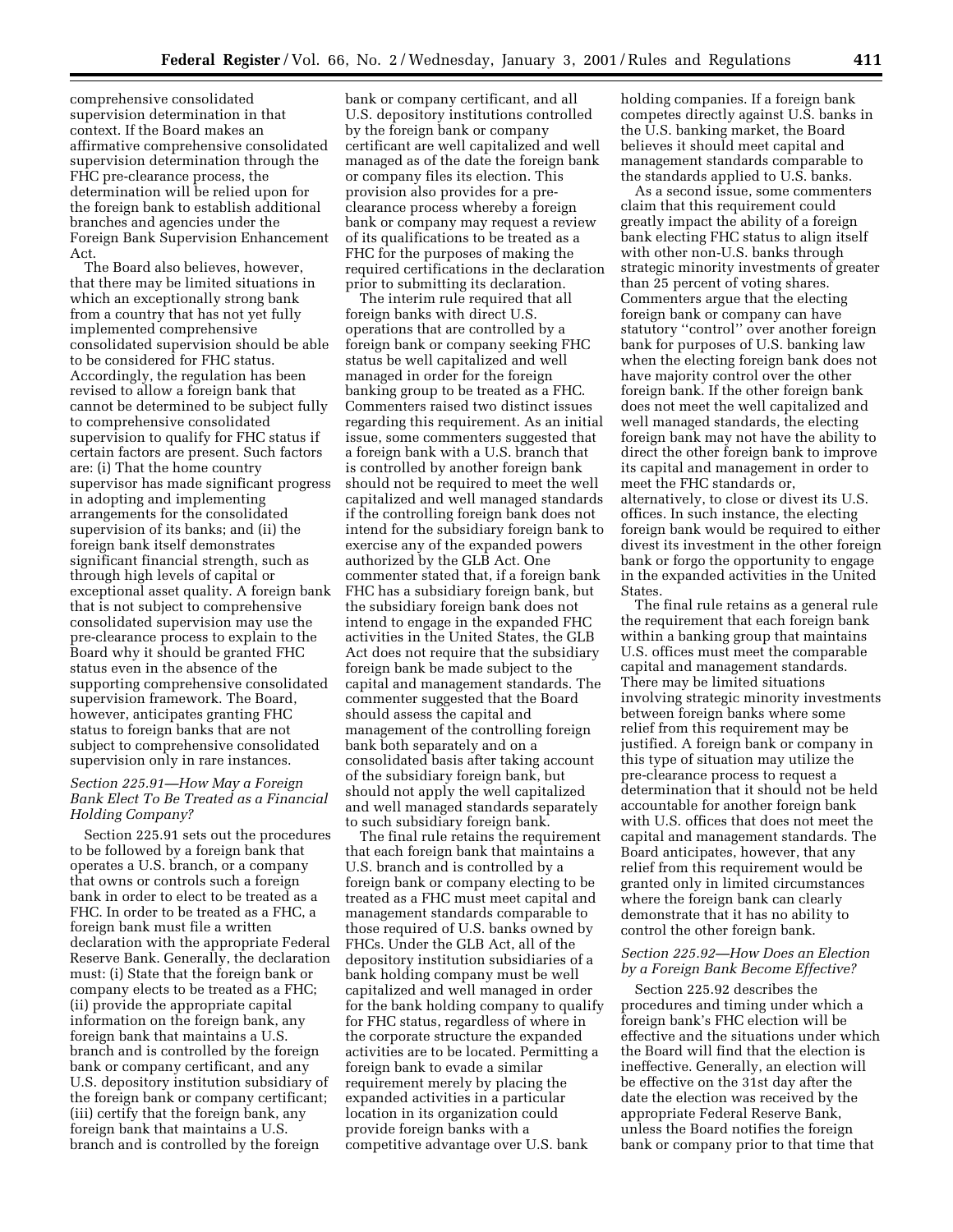the Board has found that the election is ineffective or the period is extended with the consent of the foreign bank or company. The election may become effective prior to the 31st day after the date it was received if the foreign bank or company is so notified by the Board or the appropriate Federal Reserve Bank.

An election may be found by the Board to be ineffective if the Board finds that the foreign bank electing FHC status, any other foreign bank with U.S. offices that is controlled by the foreign bank or company electing FHC status, or any U.S. depository institution controlled by the electing foreign bank or company does not meet the applicable standards for capital or management. In addition, the Board may find an election ineffective if the Board determines that it does not have sufficient information to assess whether the foreign bank or company making the election meets the requirements of this subpart.

Some commenters criticized the processing provisions of the interim rule. As it was initially issued on January 19, 2000, § 225.92 stated that an election filed by a foreign bank or company would not be effective until the Board made an affirmative finding that the foreign bank was well capitalized and well managed. In its March 15, 2000, amendments to the interim rule, based on the Board's experience in reviewing and acting on foreign bank FHC elections during that period and to accommodate concerns expressed by commenters regarding the difference in process applicable to foreign banks, the Board revised the processing provision to make an election filed by a foreign bank that met the interim rule's quantitative capital requirements and the well managed standards effective on the 31st day after filing. The interim rule was amended at that time, however, to allow the Board to find an election ineffective if the Board did not have sufficient information to assess whether the foreign bank meets the capital and management standards.

One commenter argued that the separate election processing track for foreign banks may be in conflict with the Board's longstanding principle of providing national treatment for foreign banks. The commenter also claimed that the likelihood that the 31-day processing period for foreign banks will be extended is significantly increased because of the range of factors that the Board may, in its discretion, evaluate with respect to foreign banks and that this additional discretion also may cause the Board to determine that it

does not have sufficient information to declare the FHC election effective. Another commenter argued that if a foreign bank certified that it met the applicable capital and management standards in its FHC election, it must be permitted to engage in expanded financial activities on the 31st day after the date the election is received.

The final rule retains the processing provision in the amended interim rule. The Board has found that this provision does not lead to delays in dealing with certifications filed by foreign banks, all of which have been processed within 31 days. Similarly, a number of preclearance requests have been processed in the same time frame. The Board notes that it has ready access to all relevant information for U.S. banks and, thus, is assured of being able to make the appropriate judgments within the statutory timeframes. The Board does not similarly have ready access to all relevant information for foreign banks. The GLB Act requires the Board to apply comparable capital and management standards to foreign banks. There may be situations where foreign banks must submit additional information in order for the Board to be able to make a judgment on the qualifications of the foreign bank under the regulation. The limited discretion provided by the processing provisions of the final rule should ensure that the Board is not forced to deny a FHC election of a foreign bank because the foreign bank has not supplied additional information requested by the Board on a timely basis.25

# *Section 225.93—What Are the Consequences of a Foreign Bank Failing To Continue To Meet Applicable Capital and Management Requirements?*

Section 225.93 establishes the procedures to be followed when the Board finds that a foreign bank FHC no longer complies with the FHC standards. This section parallels § 225.83, with appropriate modifications. It sets out the procedures to be followed in the event that a foreign bank that is treated as a FHC ceases to meet the applicable capital and management requirements. It provides for the execution of an agreement designed to bring the foreign bank or company back into compliance with the requirements of the regulation and permits the Board to impose certain limitations on the U.S. activities of such

a foreign bank or company during any period of noncompliance. Finally, the section sets forth the consequences of a failure to correct the noncompliance within a period of 180 days. Such consequences could include termination of the foreign bank's U.S. branches and agencies and divestiture of its commercial lending company subsidiaries or ceasing to engage in the expanded activities permitted for financial holding companies.

The interim rule stated that, in taking any action under this provision, the Board would consult with the relevant Federal and state regulatory authorities. Some commenters noted that the section did not also expressly state that the Board would consult with the foreign bank's home country supervisor. Several commenters argued that consultations between the Board and the foreign banks' home country supervisors must take place in the case of non-compliance of a foreign bank with the FHC requirements. One commenter also stated that the interim rule's section provides for the active intervention of the Board in the management of the parent company of a foreign FHC which ceases to meet applicable capital and management standards and this authority harbors potentially serious extra-territorial implications.

As the U.S. supervisor responsible for the operations of foreign banks in the United States and of FHCs generally, the Board has supervisory responsibility to ensure that foreign banks and companies treated as FHCs engage in the expanded activities permitted by the GLB Act in the United States in a safe and sound manner.26 This section relates only to the U.S. activities of a foreign bank or company FHC and does not involve extra-territorial extension of the Board's authority as host country supervisor. In accordance with Basel Committee guidelines, the Board generally informs a foreign bank's home country supervisor regarding any area of the foreign bank's U.S. business that raises a significant level of supervisory concern for the Board, including whether the foreign bank or its affiliates are in compliance with U.S. law and

<sup>25</sup>The Basel Committee has recognized the need for a banking authority to have the right to reject a license application ''if it cannot be satisfied that the criteria set are met.'' Basel Committee on Banking Supervision, ''Core Principles for Effective Banking Supervision'' p.16 (1997).

<sup>26</sup>Under the IBA, the Board has the authority to take supervisory action against the U.S. offices of foreign bank if the Board determines that the foreign bank, or any affiliate of the foreign bank, has committed a violation of law or engaged in any unsafe or unsound banking practice in the United States. 12 U.S.C. 3105(e). In addition, the IBA expressly makes foreign banks with U.S. branches subject to the provisions of the BHC Act in the same manner and to the same extent that bank holding companies are subject to such provisions. 12 U.S.C. 3106(a).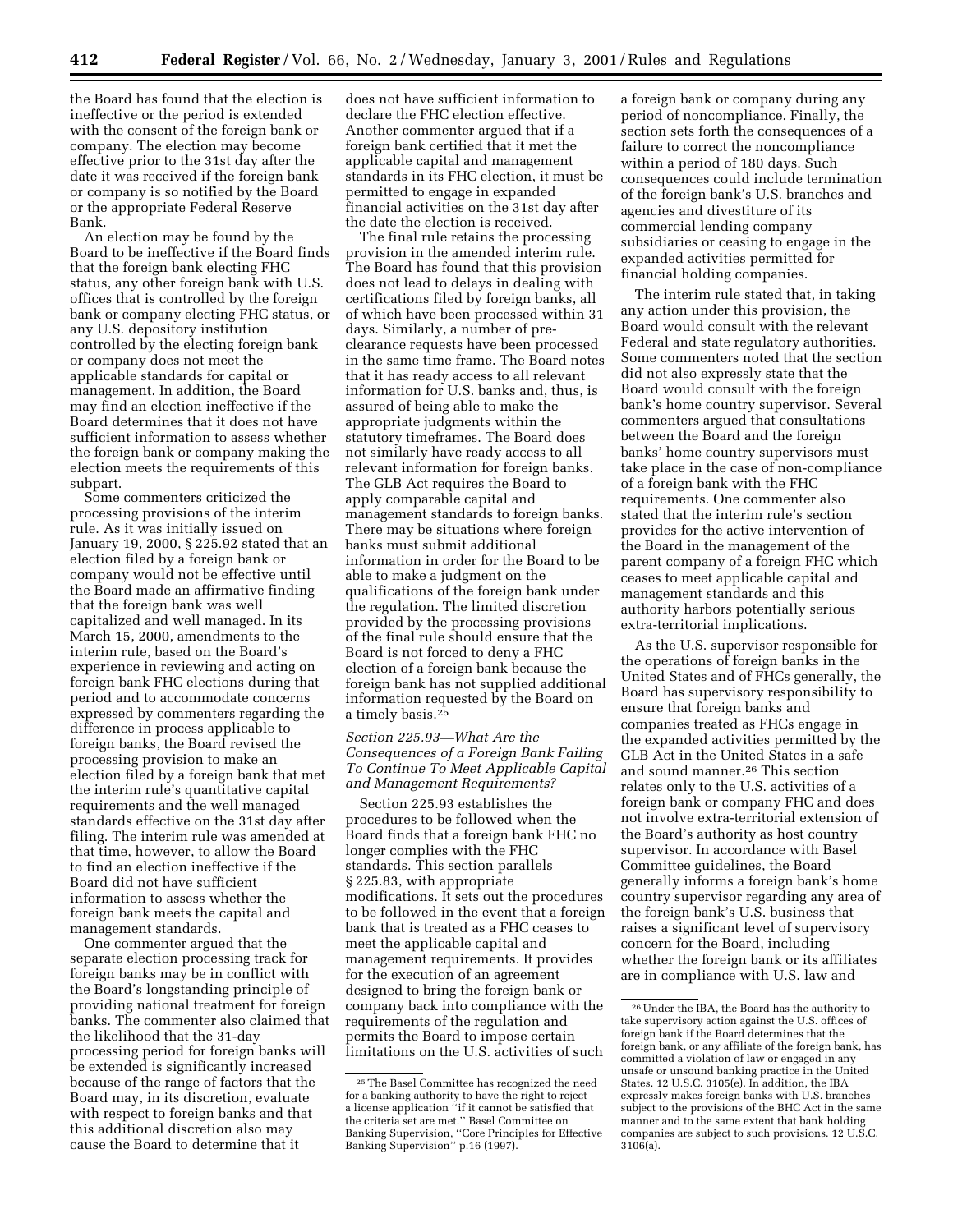regulation.27 For the avoidance of doubt, the final rule expressly states that the Board will consult with the relevant home country supervisor of a foreign bank in taking any action under this section.

The final rule also adopts provisions that generally parallel the amendments made to § 225.83 with respect to triggering events for notifying the Board that the foreign bank has ceased to be well capitalized or well managed under the regulation.

## **Regulatory Flexibility Act**

The Board has reviewed the final rule in accordance with the Regulatory Flexibility Act. This final rule implements provisions of Title I of the Gramm-Leach-Bliley Act that allow entities that qualify as FHCs to engage in a broad range of securities, insurance, and other financial activities by providing the Board with a simple, posttransaction notice. The rule should enable bank holding companies and foreign banks that qualify as financial holding companies to engage in an expanded range of activities by, in most cases, submitting a simple form to the appropriate Federal Reserve Bank describing the relevant activity.

The FHC election procedures described in this rule are voluntary, and the criteria set forth in the rule for an effective election filing are those established by the GLB Act. The rule implements this part of the GLB Act by requiring a simple, one-time procedure involving minimum paperwork to fulfill the statutory election requirement. In addition, the new powers described in the GLB Act and implemented by this rule should enhance the overall efficiency of bank holding companies and the other financial companies that seek to affiliate with them. The rule applies to all companies that attempt to qualify as financial holding companies, regardless of their size, and allows small organizations to take advantage of the broad new powers conferred by the GLB Act with minimal additional burden.

#### **Paperwork Reduction Act**

In accordance with the Paperwork Reduction Act of 1995 (44 U.S.C. 3506; 5 CFR part 1320 Appendix A.1), the Board reviewed the rule under the authority delegated to the Board by the Office of Management and Budget. The Federal Reserve may not conduct or sponsor, and an organization is not required to respond to, this information collection unless it displays a currently

valid OMB control number. The OMB control number is 7100–0292.

The collection of information requirements in this final rulemaking are found in 12 CFR 225.82 (a) and (b), 225.83 (b) and (c), 225.91 (a), 225.93 (b) and (c); and 225.87, 225.88, and 225.89. This information is required to evidence compliance with the requirements of Title I of the Gramm-Leach-Bliley Act (Pub. L. 106–103, 113 Stat. 1338 (1999)) which amends section 4 of the Bank Holding Company Act (12 U.S.C. 1843). The respondents are current and future bank holding companies and foreign banking organizations; and financial holding companies, respectively.

The notice cited in 12 CFR 225.82(a) provides that a bank holding company may elect to become a financial holding company by filing a simple written declaration with the Federal Reserve. The declaration must include information identifying the company's subsidiary depository institutions and their capital ratios, and a certification that each depository institution is well capitalized and well managed (for specific details, see 12 CFR 225.82 (b)). There will be no reporting form for this information collection. The agency form number for this declaration will be the FR 4010. The Board estimates that approximately 500 bank holding companies will file this declaration during the first year and that it will take approximately 15 minutes to complete this information. This would result in estimated annual burden of 125 hours. Based on a rate of \$20 per hour, the annual cost to the public for this information collection is estimated to be \$2,500.

The notice cited in 12 CFR 225.91(a) provides that a foreign bank that operates a branch or agency or owns or controls a commercial lending company in the United States, or a company that owns or controls such a foreign bank, may elect to be treated as a financial holding company by filing a written declaration with the appropriate Reserve Bank. The declaration must state that they intend to be treated as an FHC; include their risk-based capital ratios, amount of Tier 1 capital, and total assets; certify that they are well capitalized and well managed; certify that all U.S. depository institution subsidiaries of the foreign bank or company are well capitalized and well managed; and provide the capital ratios for each U.S. depository institution subsidiaries of the foreign bank or company (for specific details, see 12 CFR 225.91(b)). There will be no reporting form for this information collection. The agency form number for this declaration will be the FR 4010.

The Board estimates that approximately 15 foreign banks will file this declaration during the first year and that it will take approximately 30 minutes to complete this information. This would result in estimated annual burden of 7.5 hours. Based on a rate of \$20 per hour, the annual cost to the public for this information collection is estimated to be \$150.

The notice cited in 12 CFR 225.83(b) provides that a financial holding company with subsidiary depository institutions that cease to be well managed or capitalized, must notify the Federal Reserve and execute an agreement acceptable to the Federal Reserve within 45 days. Similarly, the notice cited in 12 CFR 225.93(b) provides that if a foreign bank, any foreign bank that maintains a U.S. branch, agency, or commercial lending company and is controlled by the foreign bank or company, or any U.S. depository institution subsidiary of the foreign bank or company that cease to be well capitalized or well managed, the foreign bank or parent company must notify the Federal Reserve and execute an agreement acceptable to the Federal Reserve within 45 days. If the financial holding company or foreign bank would like to request additional time they must provide an explanation of why an extension is necessary. For specific details about what should be included in this agreement, see 12 CFR 225.83(c)(3) and 225.93(c)(3), respectively. There will be no reporting form for this information collection. The agency form number will be the FR 4012. The Federal Reserve estimates that due to the new incentives, only 10 subsidiary depository institutions of financial holding companies and only 1 subsidiary of a foreign bank will fall into this category per year and that it would take approximately 10 hours to complete this information. This would result in estimated annual burden of 110 hours. Based on a rate of \$20 per hour, the annual cost to the public for this information collection would be \$2,200.

The post-transaction notice cited in 12 CFR 225.87(a) provides that a financial holding company that commences an activity or acquires shares of a company engaged in an activity listed in § 225.86, must notify the appropriate Federal Reserve Bank in writing within 30 calendar days. See 12 CFR 225.87(a) for specific details on the content of the notice. There are reporting forms for this information collection. For domestic FHCs, this form is the FR Y–6A (OMB No. 7100–0124) and for foreign FHCs, the form is the FR Y–7A (OMB No. 7100–0125). 65 FR 20821 (April 18, 2000). These forms

<sup>27</sup>Working group of the Basel Committee on Banking Supervision and the Offshore Group of Banking Supervisors, ''The Supervision of Cross-Border Banking'' section III(b) ¶ 14 (Oct. 1996).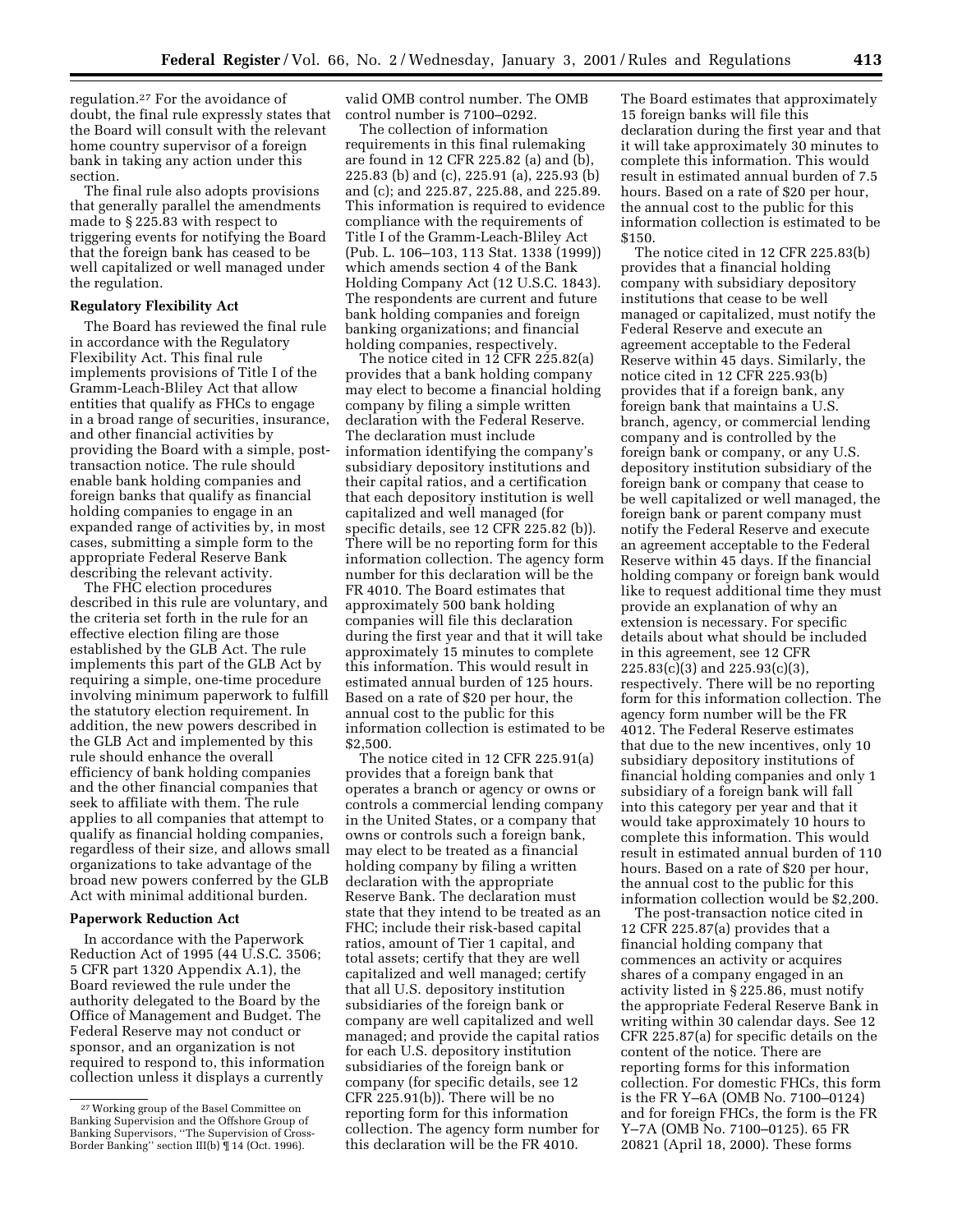shortly will be replaced by the FR Y–10 and FR Y–10F (OMB No. 7100–0297), respectively.

The Federal Reserve estimates that financial holding companies will make 450 filings of this notice annually and that it would take approximately 1 hour to complete this notification. This would result in an estimated annual burden of 450 hours. Based on a rate of \$20 per hour, the annual cost to the public for this information collection would be \$9,000.

Financial holding companies requesting the Board's determination that an activity is financial in nature or incidental to a financial activity must provide to the Board the information described in 12 CFR 225.88(b). Financial holding companies may request an advisory opinion from the Board about whether a specific proposed activity falls within the scope of an activity listed in 12 CFR 225.86 as financial in nature or incidental to a financial activity by submitting the information described in 12 CFR 225.88(e). Financial holding companies that seek prior approval to engage in an activity that the financial holding company believes is complementary to a financial activity must provide to the Board the information identified in 12 CFR 225.89(a). The Federal Reserve estimates that only 25 financial holding companies would file the information requested in these sections annually and that it would take approximately 1 hour to complete each information collection. This would result in estimated annual burden of 25 hours. Based on a rate of \$20 per hour, the annual cost to the public for this information collection would be \$500.

A bank holding company may request confidentiality for the information contained in these information collections pursuant to section (b)(4) and (b)(6) of the Freedom of Information Act (5 U.S.C. 552(b)(4) and (b)(6)).

The Federal Reserve has a continuing interest in the public's opinions of our collections of information. At any time, comments regarding the burden estimate, or any other aspect of this collection of information, including suggestions for reducing the burden, may be sent to: Secretary, Board of Governors of the Federal Reserve System, 20th and C Streets, NW., Washington, DC 20551; and to the Office of Management and Budget, Paperwork Reduction Project (7100– 0292), Washington, DC 20503.

# **List of Subjects in 12 CFR Part 225**

Administrative practice and procedure, Banks, Banking, Federal Reserve System, Holding companies, Reporting and recordkeeping requirements, Securities.

For the reasons set out in the preamble, the Board amends 12 CFR part 225 as follows:

# **PART 225—BANK HOLDING COMPANIES AND CHANGE IN BANK CONTROL (REGULATION Y)**

1. The authority citation for part 225 is amended to read as follows:

**Authority:** 12 U.S.C. 1817(j)(13), 1818, 1828(o), 1831i, 1831p–1, 1843(c)(8), 1843(k), 1844(b), 1972(l), 2903, 2905, 3106, 3108, 3310, 3331–3351, 3907, and 3909.

2. In subpart A, § 225.1, a new paragraph (c)(9) is added to read as follows:

# **§ 225.1 Authority, purpose, and scope.**

\* \* \* \* \* (c) \* \* \*

(9) Subpart I establishes the procedure by which a bank holding company may elect to become a financial holding company, enumerates the consequences if a financial holding company ceases to meet a requirement applicable to a financial holding company, lists the activities in which a financial holding company may engage, establishes the procedure by which a person may request the Board to authorize additional activities as financial in nature or incidental thereto, and establishes the procedure by which a financial holding company may seek approval to engage in an activity that is complementary to a financial activity.

\* \* \* \* \* 3. In subpart A, § 225.2 is amended by revising paragraph (r)(2) and (s) and adding paragraph (t) to read as follows:

## **§ 225.2 Definitions**

\* \* \* \* \*

(r) \* \* \*

(2) *Insured and uninsured depository institution*—(i) *Insured depository institution.* In the case of an insured depository institution, ''well capitalized'' means that the institution has and maintains at least the capital levels required to be well capitalized under the capital adequacy regulations or guidelines applicable to the institution that have been adopted by the appropriate Federal banking agency for the institution under section 38 of the Federal Deposit Insurance Act (12 U.S.C. 1831o).

(ii) *Uninsured depository institution.* In the case of a depository institution the deposits of which are not insured by the Federal Deposit Insurance Corporation, ''well capitalized'' means that the institution has and maintains at least the capital levels required for an

insured depository institution to be well capitalized.

\* \* \* \* \* (s) *Well managed*—(1) *In general.* Except as otherwise provided in this part, a company or depository institution is well managed if:

(i) At its most recent inspection or examination or subsequent review by the appropriate Federal banking agency for the company or institution (or the appropriate state banking agency in an examination described in section 10(d) of the Federal Deposit Insurance Act (12 U.S.C. 1820(d)), the company or institution received:

(A) At least a satisfactory composite rating; and

(B) At least a satisfactory rating for management, if such rating is given.

(ii) In the case of a company or depository institution that has not received an inspection or examination rating, the Board has determined, after a review of the managerial and other resources of the company or depository institution and after consulting with the appropriate Federal and state banking agencies, as applicable, for the company or institution, that the company or institution is well managed.

(2) *Merged depository institutions*—(i) *Merger involving well managed institutions.* A depository institution that results from the merger of two or more depository institutions that are well managed shall be considered to be well managed unless the Board determines otherwise after consulting with the appropriate Federal and state banking agencies, as applicable, for each depository institution involved in the merger.

(ii) *Merger involving a poorly rated institution.* A depository institution that results from the merger of a depository institution that is well managed with one or more depository institutions that are not well managed or have not been examined shall be considered to be well managed if the Board determines, after a review of the managerial and other resources of the resulting depository institution and after consulting with the appropriate Federal and state banking agencies for the institutions involved in the merger, as applicable, that the resulting institution is well managed.

(3) *Foreign banking organizations.* Except as otherwise provided in this part, a foreign banking organization is considered well managed if the combined operations of the foreign banking organization in the United States have received at least a satisfactory composite rating at the most recent annual assessment.

(t) *Depository institution.* For purposes of this part, the term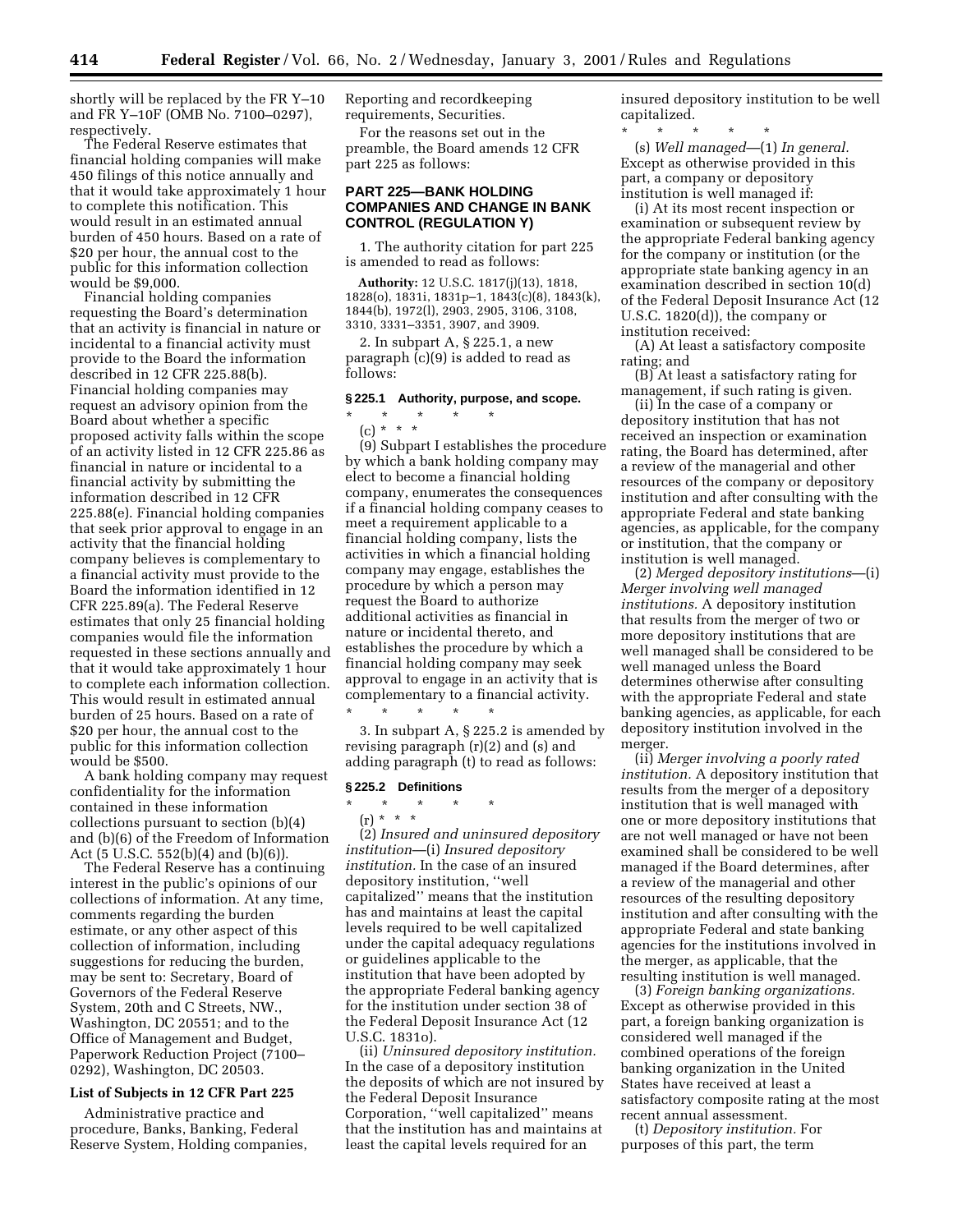''depository institution'' has the same meaning as in section 3(c) of the Federal Deposit Insurance Act (12 U.S.C.  $1813(c)$ ).

\* \* \* \* \*

4. In subpart B, § 225.14(c)(2)(i) is revised to read as follows:

### **§ 225.14 Expedited action for certain bank acquisitions by well-run bank holding companies i**

- \* \* \* \* \*
	- (c) \* \* \*

(2) *Well managed organization*—(i) *Satisfactory examination ratings.* At the time of the transaction, the acquiring bank holding company, its lead insured depository institution, and insured depository institutions that control at least 80 percent of the total riskweighted assets of insured depository institutions controlled by the holding company are well managed and have received at least a satisfactory rating for compliance at their most recent examination if such rating was given;

\* \* \* \* \* 5. In subpart C, § 225.23(c)(2)(i) is revised to read as follows:

#### **§ 225.23 Expedited action for certain nonbanking proposals by well-run bank holding companies**

- \* \* \* \* \*
	- (c) \* \* \*

(2) *Well managed organization*—(i) *Satisfactory examination ratings.* At the time of the transaction, the acquiring bank holding company, its lead insured depository institution, and insured depository institutions that control at least 80 percent of the total riskweighted assets of insured depository institutions controlled by the holding company are well managed and have received at least a satisfactory rating for compliance at their most recent examination if such rating was given;

\* \* \* \* \* 6. Subpart I is revised to read as follows:

### **Subpart I—Financial Holding Companies**

Sec.

225.81 What is a financial holding company?

- 225.82 How does a bank holding company elect to become a financial holding company?
- 225.83 What are the consequences of failing to continue to meet applicable capital and management requirements?
- 225.84 What are the consequences of failing to maintain a satisfactory or better rating under the Community Reinvestment Act at all insured depository institution subsidiaries?
- 225.85 Is notice to or approval from the Board required prior to engaging in a financial activity?
- 225.86 What activities are permissible for any financial holding company?
- 225.87 Is notice to the Board required after engaging in a financial activity?
- 225.88 How to request the Board to determine that an activity is financial in nature or incidental to a financial activity?
- 225.89 How to request approval to engage in an activity that is complementary to a financial activity?
- 225.90 What are the requirements for a foreign bank to be treated as a financial holding company?
- 225.91 How may a foreign bank elect to be treated as a financial holding company?
- 225.92 How does an election by a foreign bank become effective?
- 225.93 What are the consequences of a foreign bank failing to continue to meet applicable capital and management requirements?
- 225.94 What are the consequences of an insured branch or depository institution failing to maintain a satisfactory or better rating under the Community Reinvestment Act?

# **Subpart I—Financial Holding Companies**

### **§ 225.81 What is a financial holding company?**

(a) *Definition.* A financial holding company is a bank holding company that meets the requirements of this section.

(b) *Requirements to be a financial holding company.* In order to be a financial holding company:

(1) All depository institutions controlled by the bank holding company must be and remain well capitalized;

(2) All depository institutions controlled by the bank holding company must be and remain well managed; and

(3) The bank holding company must have made an effective election to become a financial holding company.

(c) *Requirements for foreign banks that are or are owned by bank holding companies*—(1) *Foreign banks with U.S. branches or agencies that also own U.S. banks.* A foreign bank that is a bank holding company and that operates a branch or agency or owns or controls a commercial lending company in the United States must comply with the requirements of this section, § 225.82, and §§ 225.90 through 225.92 in order to be a financial holding company. After it becomes a financial holding company, a foreign bank described in this paragraph will be subject to the provisions of §§ 225.83, 225.84, 225.93, and 225.94.

(2) *Bank holding companies that own foreign banks with U.S. branches or agencies.* A bank holding company that owns a foreign bank that operates a branch or agency or owns or controls a commercial lending company in the United States must comply with the

requirements of this section, § 225.82, and §§ 225.90 through 225.92 in order to be a financial holding company. After it becomes a financial holding company, a bank holding company described in this paragraph will be subject to the provisions of §§ 225.83, 225.84, 225.93, and 225.94.

### **§ 225.82 How does a bank holding company elect to become a financial holding company?**

(a) *Filing requirement.* A bank holding company may elect to become a financial holding company by filing a written declaration with the appropriate Reserve Bank. A declaration by a bank holding company is considered to be filed on the date that all information required by paragraph (b) of this section is received by the appropriate Reserve Bank.

(b) *Contents of declaration.* To be deemed complete, a declaration must:

(1) State that the bank holding company elects to be a financial holding company;

(2) Provide the name and head office address of the bank holding company and of each depository institution controlled by the bank holding company;

(3) Certify that each depository institution controlled by the bank holding company is well capitalized as of the date the bank holding company submits its declaration;

(4) Provide the capital ratios as of the close of the previous quarter for all relevant capital measures, as defined in section 38 of the Federal Deposit Insurance Act (12 U.S.C. 1831o), for each depository institution controlled by the company on the date the company submits its declaration; and

(5) Certify that each depository institution controlled by the company is well managed as of the date the company submits its declaration.

(c) *Effectiveness of election.* An election by a bank holding company to become a financial holding company shall not be effective if, during the period provided in paragraph (e) of this section, the Board finds that, as of the date the declaration was filed with the appropriate Reserve Bank:

(1) Any insured depository institution controlled by the bank holding company (except an institution excluded under paragraph (d) of this section) has not achieved at least a rating of ''satisfactory record of meeting community credit needs'' under the Community Reinvestment Act at the institution's most recent examination; or

(2) Any depository institution controlled by the bank holding company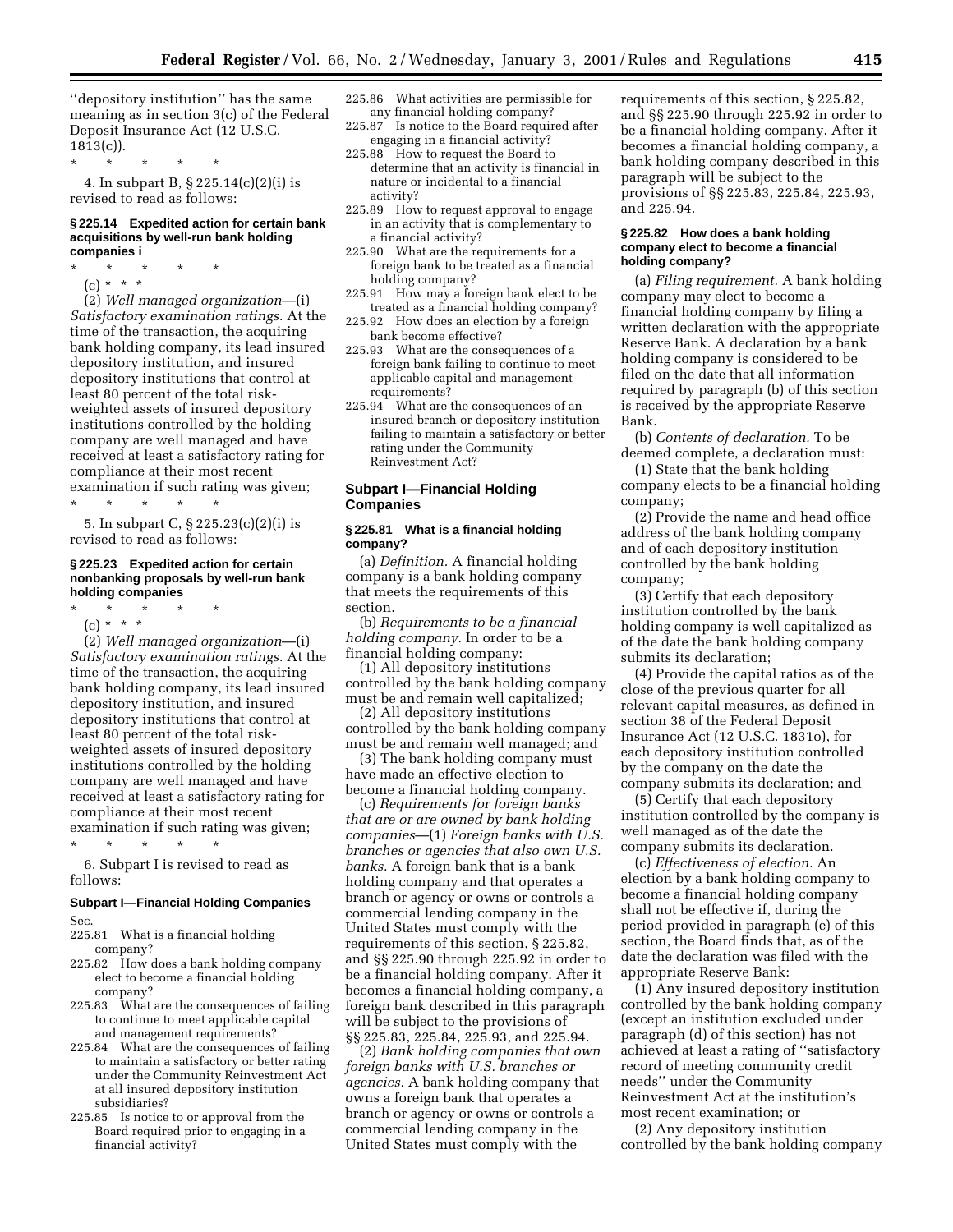is not both well capitalized and well managed.

(d) *Consideration of the CRA performance of a recently acquired insured depository institution.* Except as provided in paragraph (f) of this section, an insured depository institution will be excluded for purposes of the review of the Community Reinvestment Act rating provisions of paragraph (c)(1) of this section if:

(1) The bank holding company acquired the insured depository institution during the 12-month period preceding the filing of an election under paragraph (a) of this section;

(2) The bank holding company has submitted an affirmative plan to the appropriate Federal banking agency for the institution to take actions necessary for the institution to achieve at least a rating of ''satisfactory record of meeting community credit needs'' under the Community Reinvestment Act at the next examination of the institution; and

(3) The appropriate Federal banking agency for the institution has accepted the plan described in paragraph (d)(2) of this section.

(e) *Effective date of election*—(1) *In general.* An election filed by a bank holding company under paragraph (a) of this section is effective on the 31st calendar day after the date that a complete declaration was filed with the appropriate Reserve Bank, unless the Board notifies the bank holding company prior to that time that the election is ineffective.

(2) *Earlier notification that an election is effective.* The Board or the appropriate Reserve Bank may notify a bank holding company that its election to become a financial holding company is effective prior to the 31st day after the date that a complete declaration was filed with the appropriate Reserve Bank. Such a notification must be in writing.

(f) *Requests to become a financial holding company submitted as part of an application to become a bank holding company*—(1) *In general.* A company that is not a bank holding company and has applied for the Board's approval to become a bank holding company under section 3(a)(1) of the BHC Act (12 U.S.C. 1842(a)(1)) may as part of that application submit a request to become a financial holding company.

(2) *Contents of request.* A request to become a financial holding company submitted as part of an application to become a bank holding company must:

(i) State that the company seeks to become a financial holding company on consummation of its proposal to become a bank holding company; and

(ii) Certify that each depository institution that would be controlled by the company on consummation of its proposal to become a bank holding company will be both well capitalized and well managed as of the date the company consummates the proposal.

(3) *Request becomes a declaration and an effective election on date of consummation of bank holding company proposal.* A complete request submitted by a company under this paragraph (f) becomes a complete declaration by a bank holding company for purposes of section 4(l) of the BHC Act (12 U.S.C. 1843(l)) and becomes an effective election for purposes of § 225.81(b) on the date that the company lawfully consummates its proposal under section 3 of the BHC Act (12 U.S.C. 1842), unless the Board notifies the company at any time prior to consummation of the proposal and that:

(i) Any depository institution that would be controlled by the company on consummation of the proposal will not be both well capitalized and well managed on the date of consummation; or

(ii) Any insured depository institution that would be controlled by the company on consummation of the proposal has not achieved at least a rating of ''satisfactory record of meeting community credit needs'' under the Community Reinvestment Act at the institution's most recent examination.

(4) *Limited exclusion for recently acquired institutions not available.* Unless the Board determines otherwise, an insured depository institution that is controlled or would be controlled by the company as part of its proposal to become a bank holding company may not be excluded for purposes of evaluating the Community Reinvestment Act criterion described in this paragraph or in paragraph (d) of this section.

(g) *Board's authority to exercise supervisory authority over a financial holding company.* An effective election to become a financial holding company does not in any way limit the Board's statutory authority under the BHC Act, the Federal Deposit Insurance Act, or any other relevant Federal statute to take appropriate action, including imposing supervisory limitations, restrictions, or prohibitions on the activities and acquisitions of a bank holding company that has elected to become a financial holding company, or enforcing compliance with applicable law.

#### **§ 225.83 What are the consequences of failing to continue to meet applicable capital and management requirements?**

(a) *Notice by the Board.* If the Board finds that a financial holding company controls any depository institution that is not well capitalized or well managed, the Board will notify the company in writing that it is not in compliance with the applicable requirement(s) for a financial holding company and identify the area(s) of noncompliance. The Board may provide this notice at any time before or after receiving notice from the financial holding company under paragraph (b) of this section.

(b) *Notification by a financial holding company required*—(1) *Notice to Board.* A financial holding company must notify the Board in writing within 15 calendar days of becoming aware that any depository institution controlled by the company has ceased to be well capitalized or well managed. This notification must identify the depository institution involved and the area(s) of noncompliance.

(2) *Triggering events for notice to the Board*—(i) *Well capitalized.* A company becomes aware that a depository institution it controls is no longer well capitalized upon the occurrence of any material event that would change the category assigned to the institution for purposes of section 38 of the Federal Deposit Insurance Act (12 U.S.C. 1831o). *See* 12 CFR 6.3(b)–(c), 208.42(b)–(c), and 325.102(b)–(c).

(ii) *Well managed.* A company becomes aware that a depository institution it controls is no longer well managed at the time the depository institution receives written notice from the appropriate Federal or state banking agency that either its composite rating or its rating for management is not at least satisfactory.

(c) *Execution of agreement acceptable to the Board*—(1) *Agreement required; time period.* Within 45 days after receiving a notice from the Board under paragraph (a) of this section, the company must execute an agreement acceptable to the Board to comply with all applicable capital and management requirements.

(2) *Extension of time for executing agreement.* Upon request by a company, the Board may extend the 45-day period under paragraph (c)(1) of this section if the Board determines that granting additional time is appropriate under the circumstances. A request by a company for additional time must include an explanation of why an extension is necessary.

(3) *Agreement requirements.* An agreement required by paragraph (c)(1)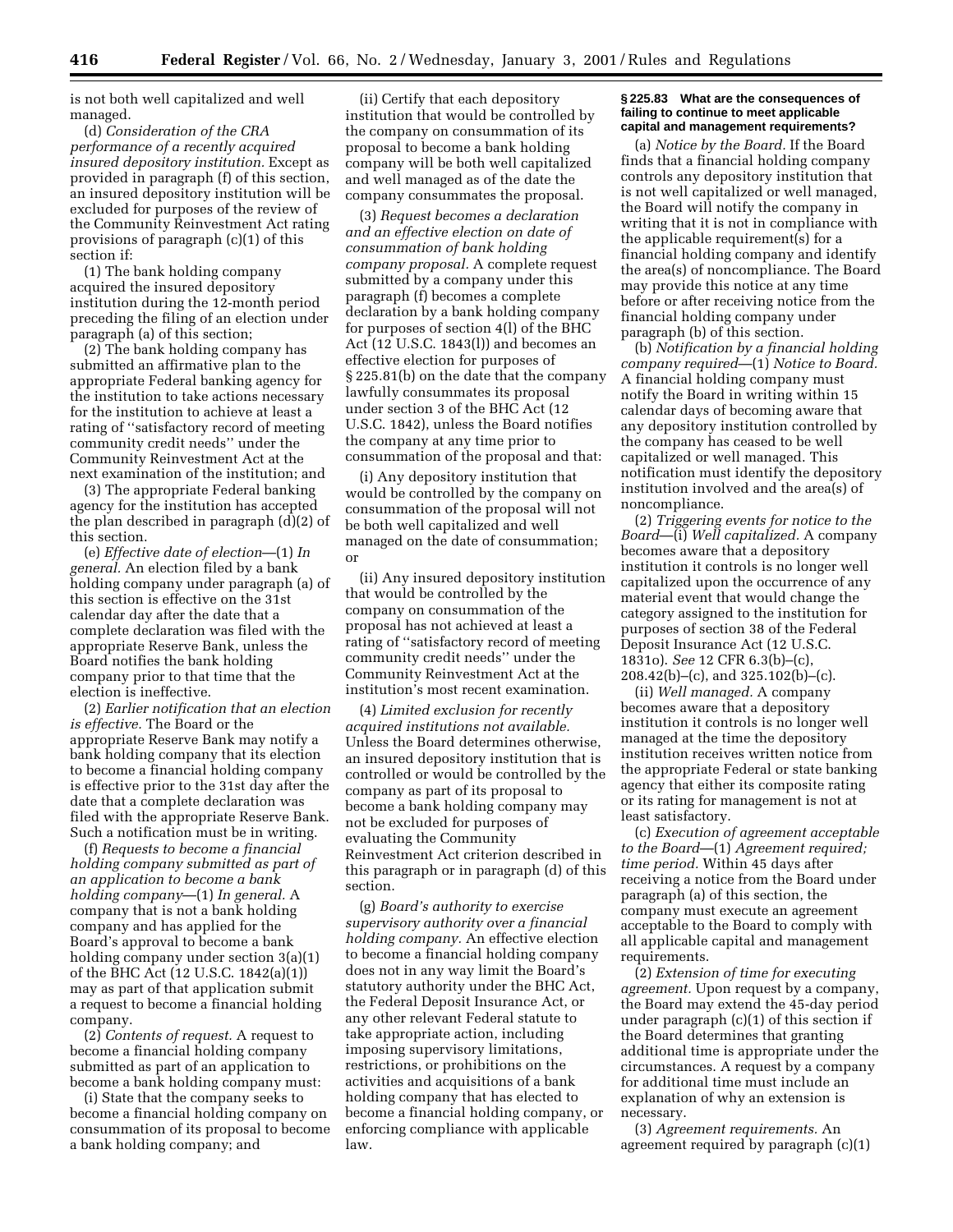of this section to correct a capital or management deficiency must:

(i) Explain the specific actions that the company will take to correct all areas of noncompliance;

(ii) Provide a schedule within which each action will be taken;

(iii) Provide any other information that the Board may require; and

(iv) Be acceptable to the Board.

(d) *Limitations during period of noncompliance*—Until the Board determines that a company has corrected the conditions described in a notice under paragraph (a) of this section:

(1) The Board may impose any limitations or conditions on the conduct or activities of the company or any of its affiliates as the Board finds to be appropriate and consistent with the purposes of the BHC Act; and

(2) The company and its affiliates may not commence any additional activity or acquire control or shares of any company under section 4(k) of the BHC Act without prior approval from the Board.

(e) *Consequences of failure to correct conditions within 180 days*—(1) *Divestiture of depository institutions*. If a company does not correct the conditions described in a notice under paragraph (a) of this section within 180 days of receipt of the notice or such additional time as the Board may permit, the Board may order the company to divest ownership or control of any depository institution owned or controlled by the company. Such divestiture must be done in accordance with the terms and conditions established by the Board.

(2) *Alternative method of complying with a divestiture order*. A company may comply with an order issued under paragraph (e)(1) of this section by ceasing to engage (both directly and through any subsidiary that is not a depository institution or a subsidiary of a depository institution) in any activity that may be conducted only under section 4(k), (n), or (o) of the BHC Act (12 U.S.C. 1843(k), (n), or (o)). The termination of activities must be completed within the time period referred to in paragraph (e)(1) of this section and in accordance with the terms and conditions acceptable to the Board.

(f) *Consultation with other agencies*. In taking any action under this section, the Board will consult with the relevant Federal and state regulatory authorities.

#### **§ 225.84 What are the consequences of failing to maintain a satisfactory or better rating under the Community Reinvestment Act at all insured depository institution subsidiaries?**

(a) *Limitations on activities*—(1) *In general*. Upon receiving a notice regarding performance under the Community Reinvestment Act in accordance with paragraph (a)(2) of this section, a financial holding company may not:

(i) Commence any additional activity under section 4(k) or 4(n) of the BHC Act (12 U.S.C. 1843(k) or (n)); or

(ii) Directly or indirectly acquire control, including all or substantially all of the assets, of a company engaged in any activity under section 4(k) or 4(n) of the BHC Act (12 U.S.C. 1843(k) or (n)).

(2) *Notification*. A financial holding company receives notice for purposes of this paragraph at the time that the appropriate Federal banking agency for any insured depository institution controlled by the company or the Board provides notice to the institution or company that the institution has received a rating of ''needs to improve record of meeting community credit needs'' or ''substantial noncompliance in meeting community credit needs'' in the institution's most recent examination under the Community Reinvestment Act.

(b) *Exceptions for certain activities*— (1) *Continuation of investment activities*. The prohibition in paragraph (a) of this section does not prevent a financial holding company from continuing to make investments in the ordinary course of conducting merchant banking activities under section 4(k)(4)(H) of the BHC Act (12 U.S.C. 1843(k)(4)(H)) or insurance company investment activities under section 4(k)(4)(I) of the BHC Act (12 U.S.C.  $1843(k)(4)(I)$ )if:

(i) The financial holding company lawfully was a financial holding company and commenced the merchant banking activity under section  $4(k)(4)(H)$ of the BHC Act (12 U.S.C. 1843(k)(4)(H)) or the insurance company investment activity under section  $4(k)(4)(I)$  of the BHC Act (12 U.S.C. 1843(k)(4)(I)) prior to the time that an insured depository institution controlled by the financial holding company received a rating below ''satisfactory record of meeting community credit needs'' under the Community Reinvestment Act; and

(ii) The Board has not, in the exercise of its supervisory authority, advised the financial holding company that these activities must be restricted.

(2) *Activities that are closely related to banking*. The prohibition in paragraph (a) of this section does not

prevent a financial holding company from commencing any additional activity or acquiring control of a company engaged in any activity under section 4(c) of the BHC Act (12 U.S.C. 1843(c)), if the company complies with the notice, approval, and other requirements of that section and section 4(j) of the BHC Act (12 U.S.C. 1843(j)).

(c) *Duration of prohibitions.* The prohibitions described in paragraph (a) of this section shall continue in effect until such time as each insured depository institution controlled by the financial holding company has achieved at least a rating of ''satisfactory record of meeting community credit needs'' under the Community Reinvestment Act at the most recent examination of the institution.

### **§ 225.85 Is notice to or approval from the Board required prior to engaging in a financial activity?**

(a) *No prior approval required generally*—(1) *In general*. A financial holding company and any subsidiary (other than a depository institution or subsidiary of a depository institution) of the financial holding company may engage in any activity listed in § 225.86, or acquire shares or control of a company engaged exclusively in activities listed in § 225.86, without providing prior notice to or obtaining prior approval from the Board unless required under paragraph (c) of this section.

(2) *Acquisitions by a financial holding company of a company engaged in other permissible activities*. In addition to the activities listed in § 225.86, a company acquired or to be acquired by a financial holding company under paragraph (a)(1) of this section may engage in activities otherwise permissible for a financial holding company under this part in accordance with any applicable notice, approval, or other requirement.

(3) *Acquisition by a financial holding company of a company engaged in limited nonfinancial activities*—(i) *Mixed acquisitions generally permitted*. A financial holding company may under this subpart acquire more than 5 percent of the outstanding shares of any class of voting securities or control of a company that is not engaged exclusively in activities that are financial in nature, incidental to a financial activity, or otherwise permissible for the financial holding company under section 4(c) of the BHC Act (12 U.S.C. 1843(c)) if:

(A) The company to be acquired is substantially engaged in activities that are financial in nature, incidental to a financial activity, or otherwise permissible for the financial holding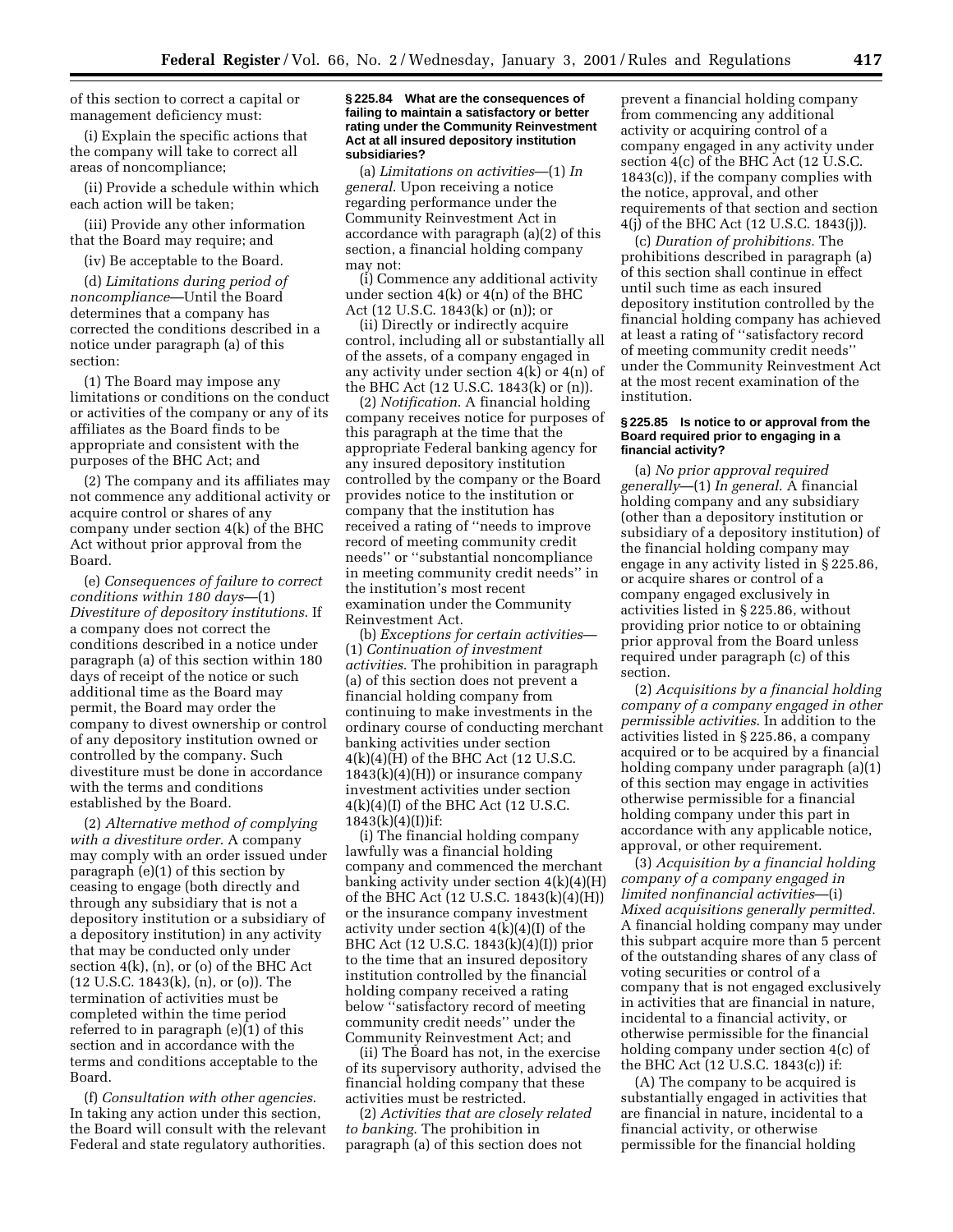company under section 4(c) of the BHC Act (12 U.S.C. 1843(c));

(B) The financial holding company complies with the notice requirements of § 225.87, if applicable; and

(C) The company conforms, terminates, or divests, within 2 years of the date the financial holding company acquires shares or control of the company, all activities that are not financial in nature, incidental to a financial activity, or otherwise permissible for the financial holding company under section 4(c) (12 U.S.C. 1843(c))of the BHC Act.

(ii) *Definition of ''substantially engaged.''* Unless the Board determines otherwise, a company will be considered to be ''substantially engaged'' in activities permissible for a financial holding company for purposes of paragraph (a)(3)(A) of this section if at least 85 percent of the company's consolidated total annual gross revenues is derived from and at least 85 percent of the company's consolidated total assets is attributable to the conduct of activities that are financial in nature, incidental to a financial activity, or otherwise permissible for a financial holding company under section 4(c) of the BHC Act (12 U.S.C. 1843(c)).

(b) *Locations in which a financial holding company may conduct financial activities.* A financial holding company may conduct any activity listed in § 225.86 at any location in the United States or at any location outside of the United States subject to the laws of the jurisdiction in which the activity is conducted.

(c) *Circumstances under which prior notice to the Board is required*—(1) *Acquisition of more than 5 percent of the shares of a savings association.* A financial holding company must obtain Board approval in accordance with section 4(j) of the BHC Act (12 U.S.C. 1843(j)) and either § 225.14 or § 225.24, as appropriate, prior to acquiring control or more than 5 percent of the outstanding shares of any class of voting securities of a savings association or of a company that owns, operates, or controls a savings association.

(2) *Supervisory actions*. The Board may, if appropriate in the exercise of its supervisory or other authority, including under § 225.82(g) or § 225.83(d) or other relevant authority, require a financial holding company to provide notice to or obtain approval from the Board prior to engaging in any activity or acquiring shares or control of any company.

### **§ 225.86 What activities are permissible for any financial holding company?**

The following activities are financial in nature or incidental to a financial activity:

(a) *Activities determined to be closely related to banking.* (1) Any activity that the Board had determined by regulation prior to November 12, 1999, to be so closely related to banking as to be a proper incident thereto, subject to the terms and conditions contained in this part, unless modified by the Board. These activities are listed in § 225.28.

(2) Any activity that the Board had determined by an order that was in effect on November 12, 1999, to be so closely related to banking as to be a proper incident thereto, subject to the terms and conditions contained in this part and those in the authorizing orders. These activities are:

(i) Providing administrative and other services to mutual funds (*Societe Generale*, 84 Federal Reserve Bulletin 680 (1998));

(ii) Owning shares of a securities exchange (*J.P. Morgan & Co, Inc., and UBS AG*, 86 Federal Reserve Bulletin 61  $(2000)$ :

(iii) Acting as a certification authority for digital signatures and authenticating the identity of persons conducting financial and nonfinancial transactions (*Bayerische Hypo- und Vereinsbank AG, et al.,* 86 Federal Reserve Bulletin 56  $(2000)$ :

(iv) Providing employment histories to third parties for use in making credit decisions and to depository institutions and their affiliates for use in the ordinary course of business (*Norwest Corporation,* 81 Federal Reserve Bulletin 732 (1995));

(v) Check cashing and wire transmission services (*Midland Bank, PLC,* 76 Federal Reserve Bulletin 860 (1990) (check cashing); *Norwest Corporation,* 81 Federal Reserve Bulletin 1130 (1995) (money transmission));

(vi) In connection with offering banking services, providing notary public services, selling postage stamps and postage-paid envelopes, providing vehicle registration services, and selling public transportation tickets and tokens (*Popular, Inc.,* 84 Federal Reserve Bulletin 481 (1998)); and

(vii) Real estate title abstracting (*The First National Company,* 81 Federal Reserve Bulletin 805 (1995)).

(b) *Activities determined to be usual in connection with the transaction of banking abroad.* Any activity that the Board had determined by regulation in effect on November 11, 1999, to be usual in connection with the transaction of banking or other financial operations

abroad (*see* § 211.5(d) of this chapter), subject to the terms and conditions in part 211 and Board interpretations in effect on that date regarding the scope and conduct of the activity. In addition to the activities listed in paragraphs (a) and (c) of this section, these activities are:

(1) Providing management consulting services, including to any person with respect to nonfinancial matters, so long as the management consulting services are advisory and do not allow the financial holding company to control the person to which the services are provided;

(2) Operating a travel agency in connection with financial services offered by the financial holding company or others; and

(3) Organizing, sponsoring, and managing a mutual fund, so long as:

(i) The fund does not exercise managerial control over the entities in which the fund invests; and

(ii) The financial holding company reduces its ownership in the fund, if any, to less than 25 percent of the equity of the fund within one year of sponsoring the fund or such additional period as the Board permits.

(c) *Activities permitted under section 4(k)(4) of the BHC Act* (12 U.S.C.  $1843(k)(4)$ ). Any activity defined to be financial in nature under sections  $4(k)(4)(A)$  through  $(E)$ ,  $(H)$  and  $(I)$  of the BHC Act (12 U.S.C. 1843(k)(4)(A) through  $(E)$ ,  $(H)$  and  $(I)$ ).

### **§ 225.87 Is notice to the Board required after engaging in a financial activity?**

(a) *Post-transaction notice generally required to engage in a financial activity.* A financial holding company that commences an activity or acquires shares of a company engaged in an activity listed in § 225.86 must notify the appropriate Reserve Bank in writing within 30 calendar days after commencing the activity or consummating the acquisition by using the appropriate form.

(b) *Cases in which notice to the Board is not required*—(1) *Acquisitions that do not involve control of a company.* A notice under paragraph (a) of this section is not required in connection with the acquisition of shares of a company if, following the acquisition, the financial holding company does not control the company.

(2) *No additional notice required to engage de novo* in an activity for which a financial holding company already has provided notice. After a financial holding company provides the appropriate Reserve Bank with notice that the company is engaged in an activity listed in § 225.86, a financial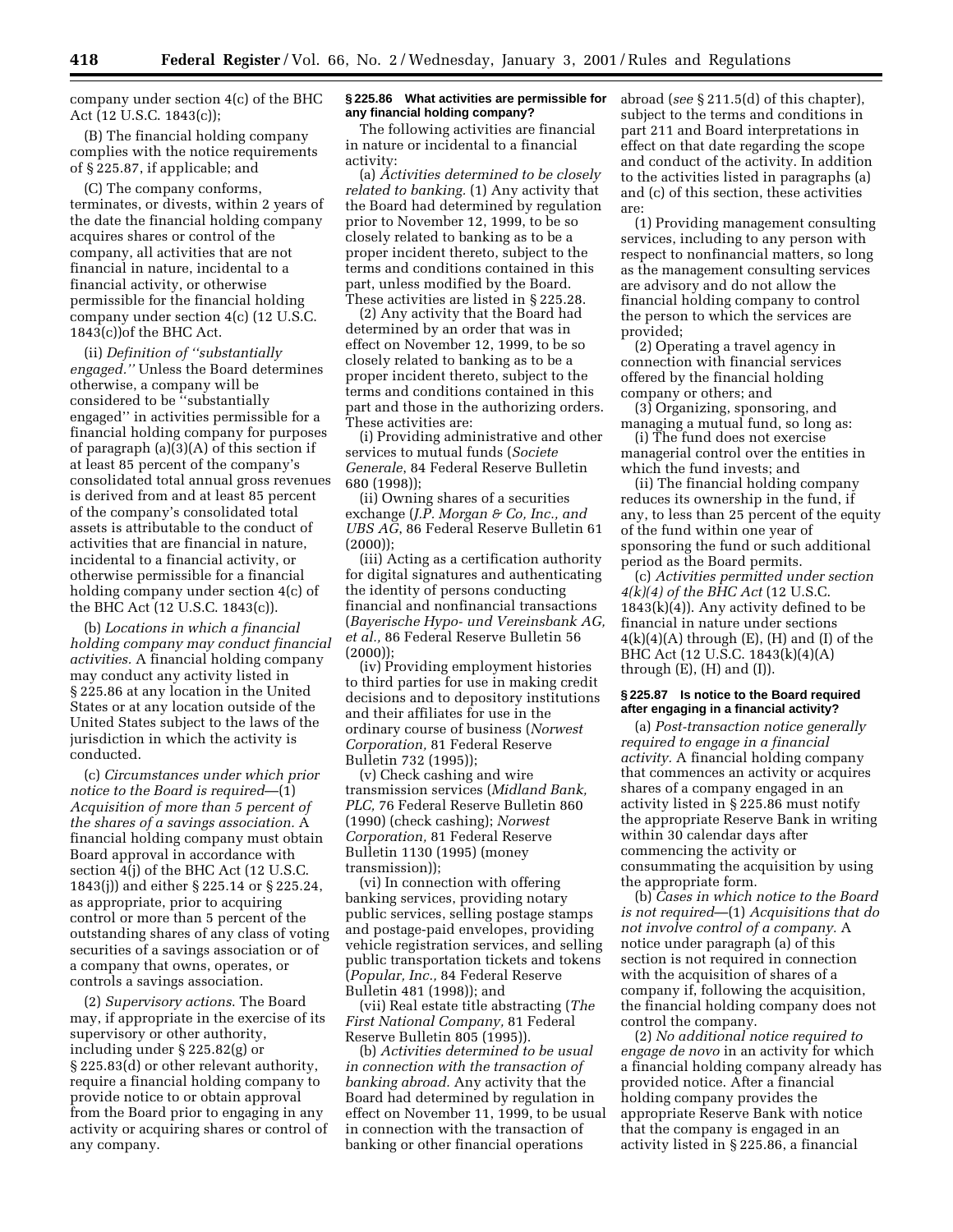holding company may, unless otherwise notified by the Board, commence the activity *de novo* through any subsidiary that the financial holding company is authorized to control without providing additional notice under paragraph (a) of this section.

(3) *Conduct of certain investment activities.* Unless required by paragraph (b)(4) of this section, a financial holding company is not required to provide notice under paragraph (a) of this section of any individual acquisition of shares of a company as part of the conduct by a financial holding company of securities underwriting, dealing, or market making activities as described in section  $4(k)(4)(E)$  of the BHC Act (12) U.S.C. 1843(k)(4)(E)), merchant banking activities conducted pursuant to section 4(k)(4)(H) of the BHC Act (12 U.S.C.  $1843(k)(4)(H)$ , or insurance company investment activities conducted pursuant to section  $4(k)(4)(I)$  of the BHC Act (12 U.S.C. 1843(k)(4)(I)), if the financial holding company previously has notified the Board under paragraph (a) of this section that the company has commenced the relevant securities, merchant banking, or insurance company investment activities, as relevant.

(4) *Notice of large merchant banking or insurance company investments.* Notwithstanding paragraph (b)(1) or (b)(3) of this section, a financial holding company must provide notice under paragraph (a) of the section if:

(i) As part of a merchant banking activity conducted under section 4(k)(4)(H) of the BHC Act (12 U.S.C.  $1843(k)(4)(H)$ , the financial holding company acquires more than 5 percent of the shares, assets, or ownership interests of any company at a total cost that exceeds the lesser of 5 percent of the financial holding company's Tier 1 capital or \$200 million;

(ii) As part of an insurance company investment activity conducted under section  $4(k)(4)(I)$  of the BHC Act (12) U.S.C.  $1843(k)(4)(I)$ , the financial holding company acquires more than 5 percent of the shares, assets, or ownership interests of any company at a total cost that exceeds the lesser of 5 percent of the financial holding company's Tier 1 capital or \$200 million; or

(iii) The Board in the exercise of its supervisory authority notifies the financial holding company that a notice is necessary.

#### **§ 225.88 How to request the Board to determine that an activity is financial in nature or incidental to a financial activity?**

(a) *Requests regarding activities that may be financial in nature or incidental* *to a financial activity.* A financial holding company or other interested party may request a determination from the Board that an activity not listed in § 225.86 is financial in nature or incidental to a financial activity.

(b) *Required information.* A request submitted under this section must be in writing and must:

(1) Identify and define the activity for which the determination is sought, specifically describing what the activity would involve and how the activity would be conducted;

(2) Explain in detail why the activity should be considered financial in nature or incidental to a financial activity; and

(3) Provide information supporting the requested determination and any other information required by the Board concerning the proposed activity.

(c) *Board procedures for reviewing requests*—(1) *Consultation with the Secretary of the Treasury.* Upon receipt of the request, the Board will provide the Secretary of the Treasury a copy of the request and consult with the Secretary in accordance with section 4(k)(2)(A) of the BHC Act (12 U.S.C.  $1843(k)(2)(A)$ ).

(2) *Public notice.* The Board may, as appropriate and after consultation with the Secretary, publish a description of the proposal in the **Federal Register** with a request for public comment.

(d) *Board action.* The Board will endeavor to make a decision on any request filed under paragraph (a) of this section within 60 calendar days following the completion of both the consultative process described in paragraph (c)(1) of this section and the public comment period, if any.

(e) *Advisory opinions regarding scope of financial activities*—(1) *Written request.* A financial holding company or other interested party may request an advisory opinion from the Board about whether a specific proposed activity falls within the scope of an activity listed in § 225.86 as financial in nature or incidental to a financial activity. The request must be submitted in writing and must contain:

(i) A detailed description of the particular activity in which the company proposes to engage or the product or service the company proposes to provide;

(ii) An explanation supporting an interpretation regarding the scope of the permissible financial activity; and

(iii) Any additional information requested by the Board regarding the activity.

(2) *Board response.* The Board will provide an advisory opinion within 45 calendar days of receiving a complete

written request under paragraph (e)(1) of this section.

### **§ 225.89 How to request approval to engage in an activity that is complementary to a financial activity?**

(a) *Prior Board approval is required.* A financial holding company that seeks to engage in or acquire more than 5 percent of the outstanding shares of any class of voting securities of a company engaged in an activity that the financial holding company believes is complementary to a financial activity must obtain prior approval from the Board in accordance with section 4(j) of the BHC Act (12 U.S.C. 1843(j)). The notice must be in writing and must:

(1) Identify and define the proposed complementary activity, specifically describing what the activity would involve and how the activity would be conducted;

(2) Identify the financial activity for which the proposed activity would be complementary and provide detailed information sufficient to support a finding that the proposed activity should be considered complementary to the identified financial activity;

(3) Describe the scope and relative size of the proposed activity, as measured by the percentage of the projected financial holding company revenues expected to be derived from and assets associated with conducting the activity;

(4) Discuss the risks that conducting the activity may reasonably be expected to pose to the safety and soundness of the subsidiary depository institutions of the financial holding company and to the financial system generally;

(5) Describe the potential adverse effects, including potential conflicts of interest, decreased or unfair competition, or other risks, that conducting the activity could raise, and explain the measures the financial holding company proposes to take to address those potential effects;

(6) Describe the potential benefits to the public, such as greater convenience, increased competition, or gains in efficiency, that the proposal reasonably can be expected to produce; and

(7) Provide any information about the financial and managerial resources of the financial holding company and any other information requested by the Board.

(b) *Factors for consideration by the Board.* In evaluating a notice to engage in a complementary activity, the Board must consider whether:

(1) The proposed activity is complementary to a financial activity;

(2) The proposed activity would pose a substantial risk to the safety or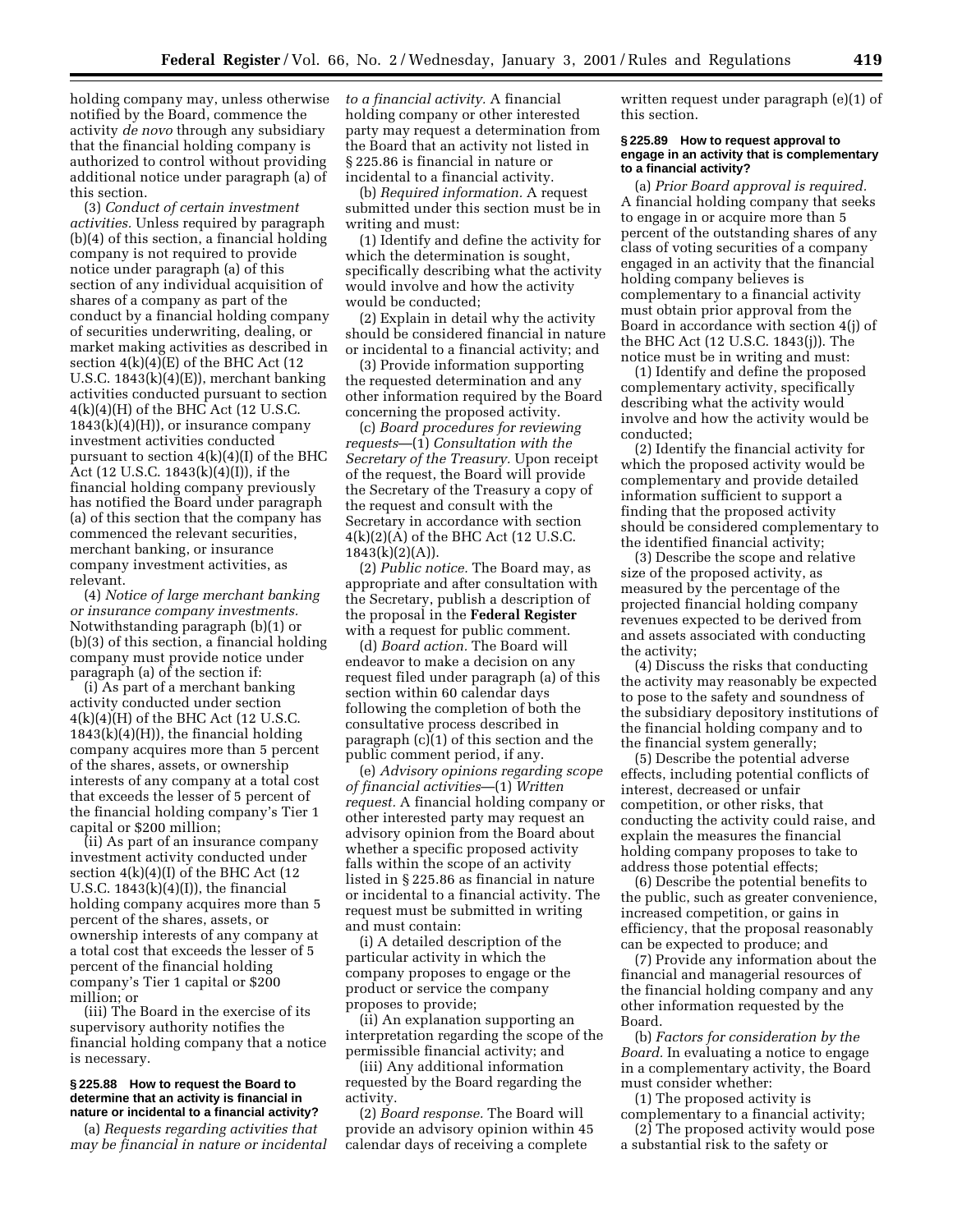soundness of depository institutions or the financial system generally; and

(3) The proposal could be expected to produce benefits to the public that outweigh possible adverse effects.

(c) *Board action.* The Board will inform the financial holding company in writing of the Board's determination regarding the proposed activity within the period described in section 4(j) of the BHC Act (12 U.S.C. 1843(j)).

#### **§ 225.90 What are the requirements for a foreign bank to be treated as a financial holding company?**

(a) *Foreign banks as financial holding companies.* A foreign bank that operates a branch or agency or owns or controls a commercial lending company in the United States, and any company that owns or controls such a foreign bank, will be treated as a financial holding company if:

(1) The foreign bank, any other foreign bank that maintains a U.S. branch, agency, or commercial lending company and is controlled by the foreign bank or company, and any U.S. depository institution subsidiary that is owned or controlled by the foreign bank or company, is and remains well capitalized and well managed; and

(2) The foreign bank, and any company that owns or controls the foreign bank, has made an effective election to be treated as a financial holding company under this subpart.

(b) *Standards for ''well capitalized.''* A foreign bank will be considered ''well capitalized'' if either:

(1)(i) Its home country supervisor, as defined in § 211.21 of the Board's Regulation K (12 CFR 211.21), has adopted risk-based capital standards consistent with the Capital Accord of the Basel Committee on Banking Supervision (Basel Accord);

(ii) The foreign bank maintains a Tier 1 capital to total risk-based assets ratio of 6 percent and a total capital to total risk-based assets ratio of 10 percent, as calculated under its home country standard; and

(iii) The foreign bank's capital is comparable to the capital required for a U.S. bank owned by a financial holding company; or

(2) The foreign bank has obtained a determination from the Board under § 225.91(c) that the foreign bank's capital is otherwise comparable to the capital that would be required of a U.S. bank owned by a financial holding company.

(c) *Standards for ''well managed.''* A foreign bank will be considered ''well managed'' if:

(1) The foreign bank has received at least a satisfactory composite rating of

its U.S. branch, agency, and commercial lending company operations at its most recent assessment;

(2) The home country supervisor of the foreign bank consents to the foreign bank expanding its activities in the United States to include activities permissible for a financial holding company; and

(3) The management of the foreign bank meets standards comparable to those required of a U.S. bank owned by a financial holding company.

### **§ 225.91 How may a foreign bank elect to be treated as a financial holding company?**

(a) *Filing requirement.* A foreign bank that operates a branch or agency or owns or controls a commercial lending company in the United States, or a company that owns or controls such a foreign bank, may elect to be treated as a financial holding company by filing a written declaration with the appropriate Reserve Bank.

(b) *Contents of declaration.* The declaration must:

(1) State that the foreign bank or the company elects to be treated as a financial holding company;

(2) Provide the risk-based capital ratios and amount of Tier 1 capital and total assets of the foreign bank, and of each foreign bank that maintains a U.S. branch, agency, or commercial lending company and is controlled by the foreign bank or company, as of the close of the most recent quarter and as of the close of the most recent audited reporting period;

(3) Certify that the foreign bank, and each foreign bank that maintains a U.S. branch, agency, or commercial lending company and is controlled by the foreign bank or company, meets the standards of well capitalized set out in § 225.90(b)(1)(i) and (ii) or § 225.90(b)(2) as of the date the foreign bank or company files its election;

(4) Certify that the foreign bank, and each foreign bank that maintains a U.S. branch, agency, or commercial lending company and is controlled by the foreign bank or company, is well managed as defined in § 225.90(c)(1) as of the date the foreign bank or company files its election;

(5) Certify that all U.S. depository institution subsidiaries of the foreign bank or company are well capitalized and well managed as of the date the foreign bank or company files its election; and

(6) Provide the capital ratios for all relevant capital measures (as defined in section 38 of the Federal Deposit Insurance Act (12 U.S.C. 1831(o))) as of the close of the previous quarter for each U.S. depository institution

subsidiary of the foreign bank or company.

(c) *Pre-clearance process.* Before filing an election to be treated as a financial holding company, a foreign bank or company may file a request for review of its qualifications to be treated as a financial holding company. The Board will endeavor to make a determination on such requests within 30 days of receipt. A foreign bank that has not been found, or that is chartered in a country where no bank from that country has been found, by the Board under the Bank Holding Company Act or the International Banking Act to be subject to comprehensive supervision or regulation on a consolidated basis by its home country supervisor is required to use this process.

### **§ 225.92 How does an election by a foreign bank become effective?**

(a) *In general.* An election described in § 225.91 is effective on the 31st day after the date that an election was received by the appropriate Federal Reserve Bank, unless the Board notifies the foreign bank or company prior to that time that:

(1) The election is ineffective; or

(2) The period is extended with the consent of the foreign bank or company making the election.

(b) *Earlier notification that an election is effective.* The Board or the appropriate Federal Reserve Bank may notify a foreign bank or company that its election to be treated as a financial holding company is effective prior to the 31st day after the election was filed with the appropriate Federal Reserve Bank. Such notification must be in writing.

(c) *Under what circumstances will the Board find an election to be ineffective?* An election to be treated as a financial holding company shall not be effective if, during the period provided in paragraph (a) of this section, the Board finds that:

(1) The foreign bank certificant, or any foreign bank that operates a branch or agency or owns or controls a commercial lending company in the United States and is controlled by a foreign bank or company certificant, is not both well capitalized and well managed;

(2) Any U.S. insured depository institution subsidiary of the foreign bank or company (except an institution excluded under paragraph (d) of this section) or any U.S. branch of a foreign bank that is insured by the Federal Deposit Insurance Corporation has not achieved at least a rating of ''satisfactory record of meeting community needs'' under the Community Reinvestment Act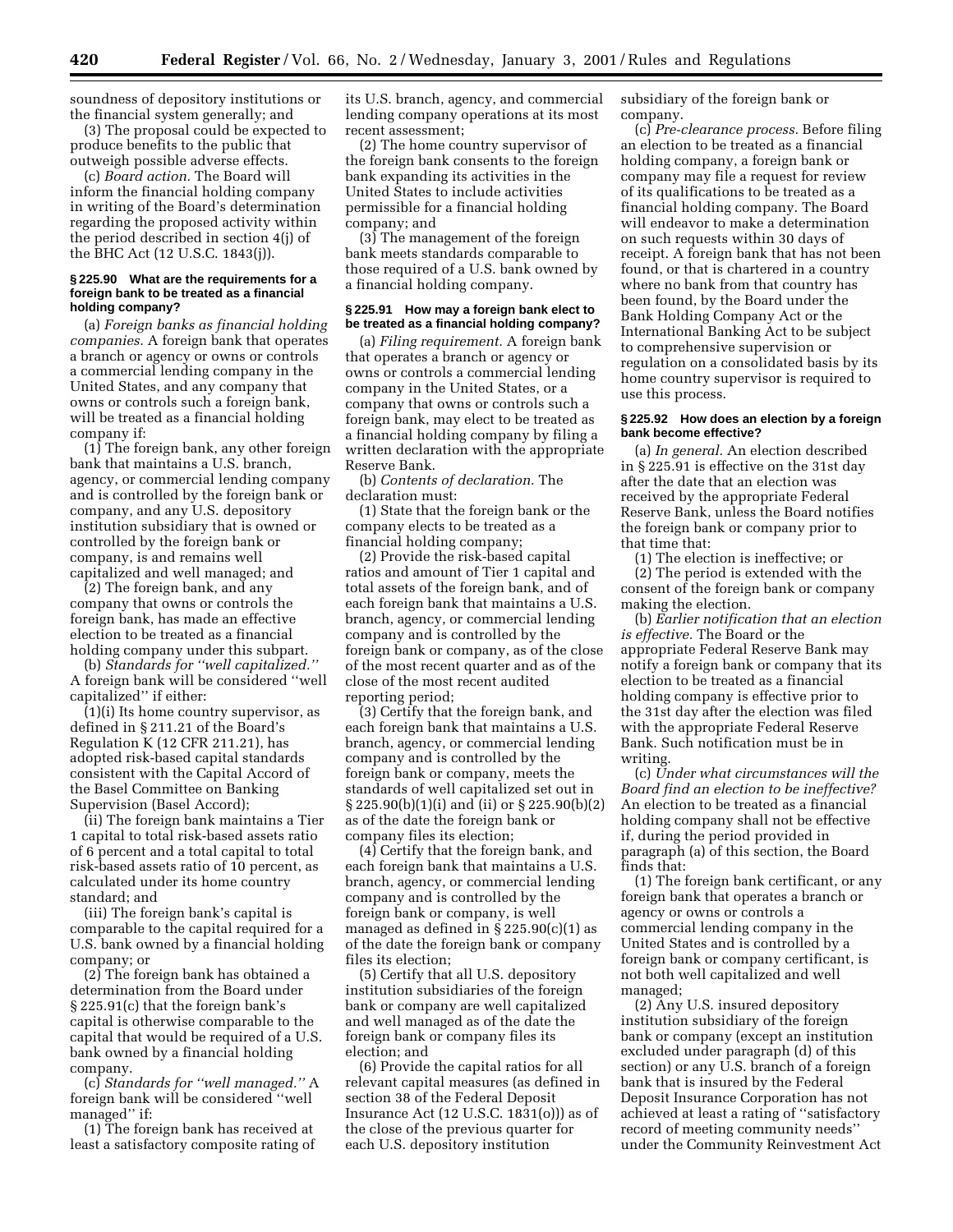at the institution's most recent examination;

(3) Any U.S. depository institution subsidiary of the foreign bank or company is not both well capitalized and well managed; or

(4) The Board does not have sufficient information to assess whether the foreign bank or company making the election meets the requirements of this subpart.

(d) *How is CRA performance of recently acquired insured depository institutions considered?* An insured depository institution will be excluded for purposes of the review of CRA ratings described in paragraph (c)(2) of this section consistent with the provisions of § 225.82(d).

(e) *Factors used in the Board's determination regarding comparability of capital and management.*—(1) *In general.* In determining whether a foreign bank is well capitalized and well managed in accordance with comparable capital and management standards, the Board will give due regard to national treatment and equality of competitive opportunity. In this regard, the Board may take into account the foreign bank's composition of capital, Tier 1 capital to total assets leverage ratio, accounting standards, long-term debt ratings, reliance on government support to meet capital requirements, the foreign bank's antimoney laundering procedures, whether the foreign bank is subject to comprehensive supervision or regulation on a consolidated basis, and other factors that may affect analysis of capital and management. The Board will consult with the home country supervisor for the foreign bank as appropriate.

(2) *Assessment of consolidated supervision.* A foreign bank that is not subject to comprehensive supervision on a consolidated basis by its home country authorities may not be considered well capitalized and well managed unless:

(i) The home country has made significant progress in establishing arrangements for comprehensive supervision on a consolidated basis; and

(ii) The foreign bank is in strong financial condition as demonstrated, for example, by capital levels that significantly exceed the minimum levels that are required for a well capitalized determination and strong asset quality.

### **§ 225.93 What are the consequences of a foreign bank failing to continue to meet applicable capital and management requirements?**

(a) *Notice by the Board.* If a foreign bank or company has made an effective

election to be treated as a financial holding company under this subpart and the Board finds that the foreign bank, any foreign bank that maintains a U.S. branch, agency, or commercial lending company and is controlled by the foreign bank or company, or any U.S. depository institution subsidiary controlled by the foreign bank or company, ceases to be well capitalized or well managed, the Board will notify the foreign bank and company, if any, in writing that it is not in compliance with the applicable requirement(s) for a financial holding company and identify the areas of noncompliance.

(b) *Notification by a financial holding company required.*—(1) *Notice to Board.* Promptly upon becoming aware that the foreign bank, any foreign bank that maintains a U.S. branch, agency, or commercial lending company and is controlled by the foreign bank or company, or any U.S. depository institution subsidiary of the foreign bank or company, has ceased to be well capitalized or well managed, the foreign bank and company, if any, must notify the Board and identify the area of noncompliance.

(2) *Triggering events for notice to the Board*—(i) *Well capitalized.* A foreign bank becomes aware that it is no longer well capitalized at the time that the foreign bank or company is required to file a report of condition (or similar supervisory report) with its home country supervisor or the appropriate Federal Reserve Bank that indicates that the foreign bank no longer meets the well capitalized standards.

(ii) *Well managed.* A foreign bank becomes aware that it is no longer well managed at the time that the foreign bank receives written notice from the appropriate Federal Reserve Bank that the composite rating of its U.S. branch, agency, and commercial lending company operations is not at least satisfactory.

(c) *Execution of agreement acceptable to the Board*—(1) *Agreement required; time period.* Within 45 days after receiving a notice under paragraph (a) of this section, the foreign bank or company must execute an agreement acceptable to the Board to comply with all applicable capital and management requirements.

(2) *Extension of time for executing agreement.* Upon request by the foreign bank or company, the Board may extend the 45-day period under paragraph (c)(1) of this section if the Board determines that granting additional time is appropriate under the circumstances. A request by a foreign bank or company for additional time must include an

explanation of why an extension is necessary.

(3) *Agreement requirements.* An agreement required by paragraph (c)(1) of this section to correct a capital or management deficiency must:

(i) Explain the specific actions that the foreign bank or company will take to correct all areas of noncompliance;

(ii) Provide a schedule within which each action will be taken;

(iii) Provide any other information that the Board may require; and

(iv) Be acceptable to the Board.

(d) *Limitations during period of noncompliance*—Until the Board determines that a foreign bank or company has corrected the conditions described in a notice under paragraph (a) of this section:

(1) The Board may impose any limitations or conditions on the conduct or the U.S. activities of the foreign bank or company or any of its affiliates as the Board finds to be appropriate and consistent with the purposes of the Bank Holding Company Act; and

(2) The foreign bank or company and its affiliates may not commence any additional activity in the United States or acquire control or shares of any company under section 4(k) of the Bank Holding Company Act (12 U.S.C. 1843(k)) without prior approval from the Board.

(e) *Consequences of failure to correct conditions within 180 days—*(1) *Termination of Offices and Divestiture.* If a foreign bank or company does not correct the conditions described in a notice under paragraph (a) of this section within 180 days of receipt of the notice or such additional time as the Board may permit, the Board may order the foreign bank or company to terminate the foreign bank's U.S. branches and agencies and divest any commercial lending companies owned or controlled by the foreign bank or company. Such divestiture must be done in accordance with the terms and conditions established by the Board.

(2) *Alternative method of complying with a divestiture order.* A foreign bank or company may comply with an order issued under paragraph (e)(1) of this section by ceasing to engage (both directly and through any subsidiary that is not a depository institution or a subsidiary of a depository institution) in any activity that may be conducted only under section 4(k), (n), or (o) of the BHC Act (12 U.S.C. 1843(k), (n) and (o)). The termination of activities must be completed within the time period referred to in paragraph (e)(1) of this section and subject to terms and conditions acceptable to the Board.